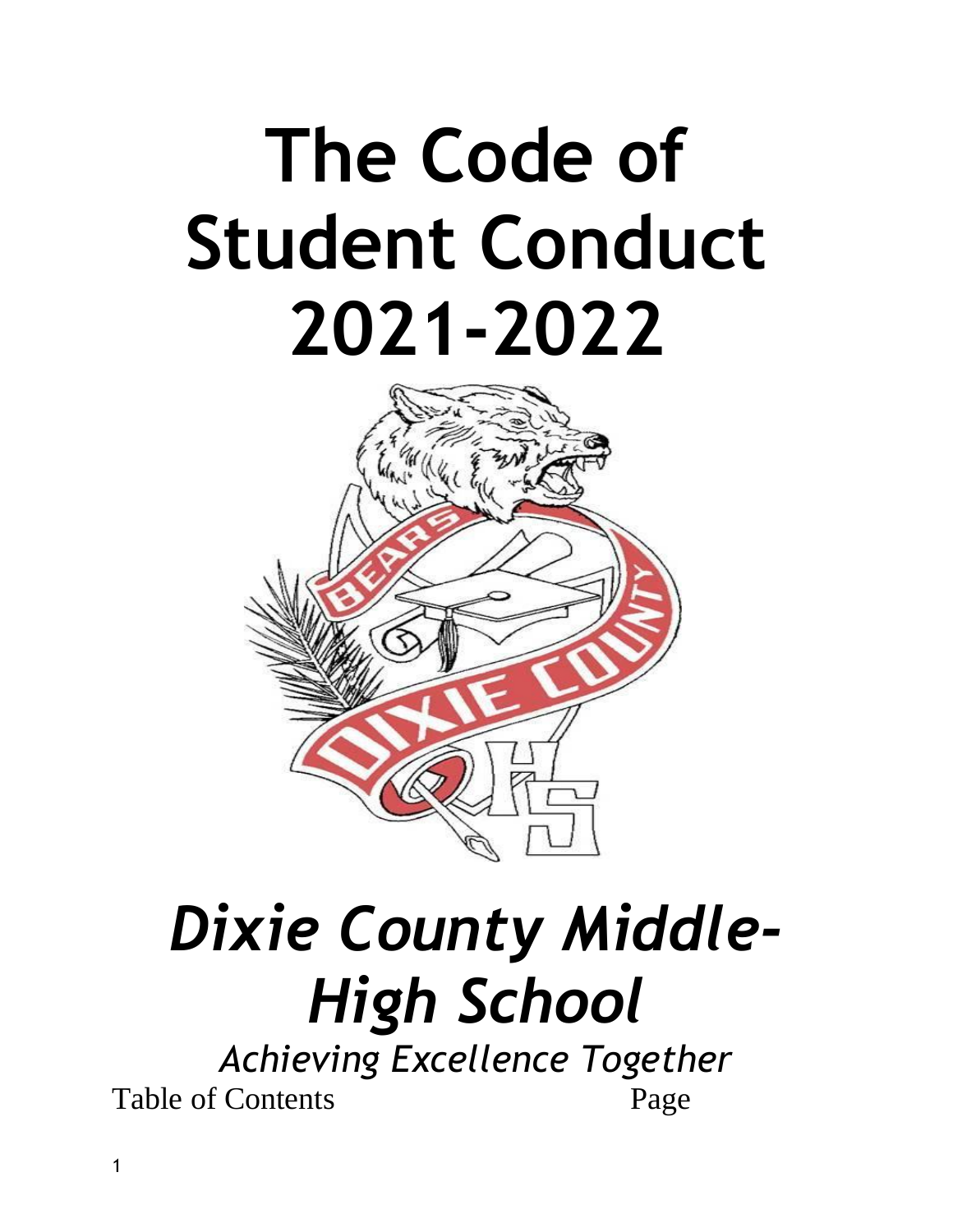| Excused/Unexcused Absences /Truancy and Driver's License Eligibility -----------     |
|--------------------------------------------------------------------------------------|
| Cell Phones and Wireless or Electronic Devices/ Check-in and Check-Out               |
|                                                                                      |
| Dress Code/Food and Drinks on Campus/ Hall Passes ------------7                      |
|                                                                                      |
|                                                                                      |
| Public Affection /Supervision of Students/ Tardiness-------------10                  |
| Skipping/Leaving Campus without Permission/Textbooks and Library books/Part          |
|                                                                                      |
|                                                                                      |
|                                                                                      |
| Behaviors Related to Computer/Electronic Use--------------- -- 14                    |
|                                                                                      |
|                                                                                      |
|                                                                                      |
|                                                                                      |
|                                                                                      |
| ------------------------19                                                           |
|                                                                                      |
|                                                                                      |
|                                                                                      |
|                                                                                      |
| Student Records/ Responsibilities of Student, Parent and Guardians                   |
| Rights of Students, Parents and Guardians / Educational Equity Act------------------ |
| Limited English Proficiency/Pledge of Allegiance /                                   |
|                                                                                      |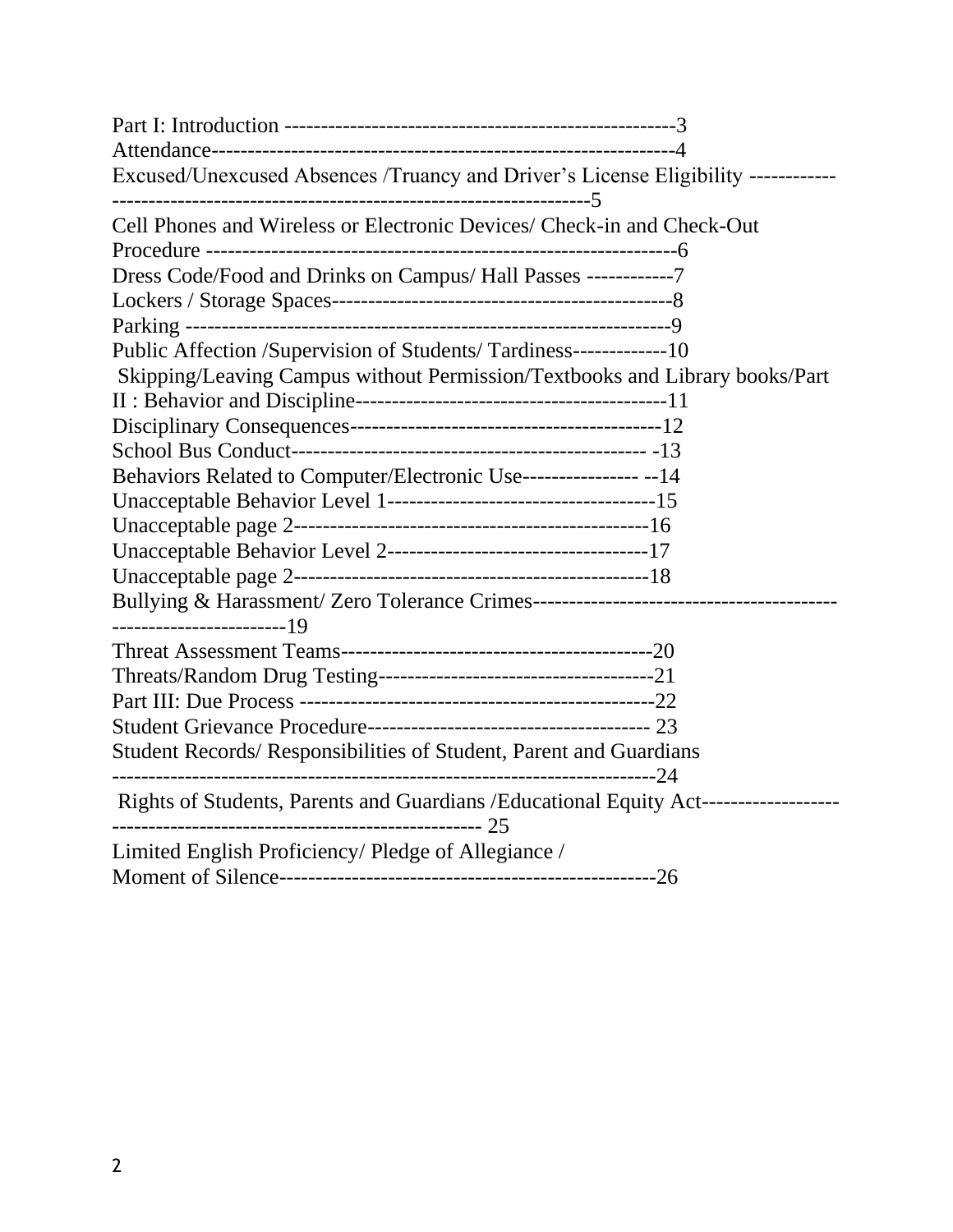#### **Part I: Introduction**

The Code of Student Conduct is based on the philosophy that instruction should occur in an environment conducive to learning and that the school atmosphere should be positive and one in which students and school personnel work cooperatively toward common goals. The School Board, administration, faculty, staff, parents and community hold the highest expectations for the conduct of students in Dixie County Schools. Students are expected to be in school and ready to learn each day and are to demonstrate appropriate and responsible behavior at all times. They are expected to refrain from any conduct which interferes with another student's opportunity to learn, and are expected to contribute to a safe and orderly learning environment by respecting themselves and others, their property, and school rules and regulations.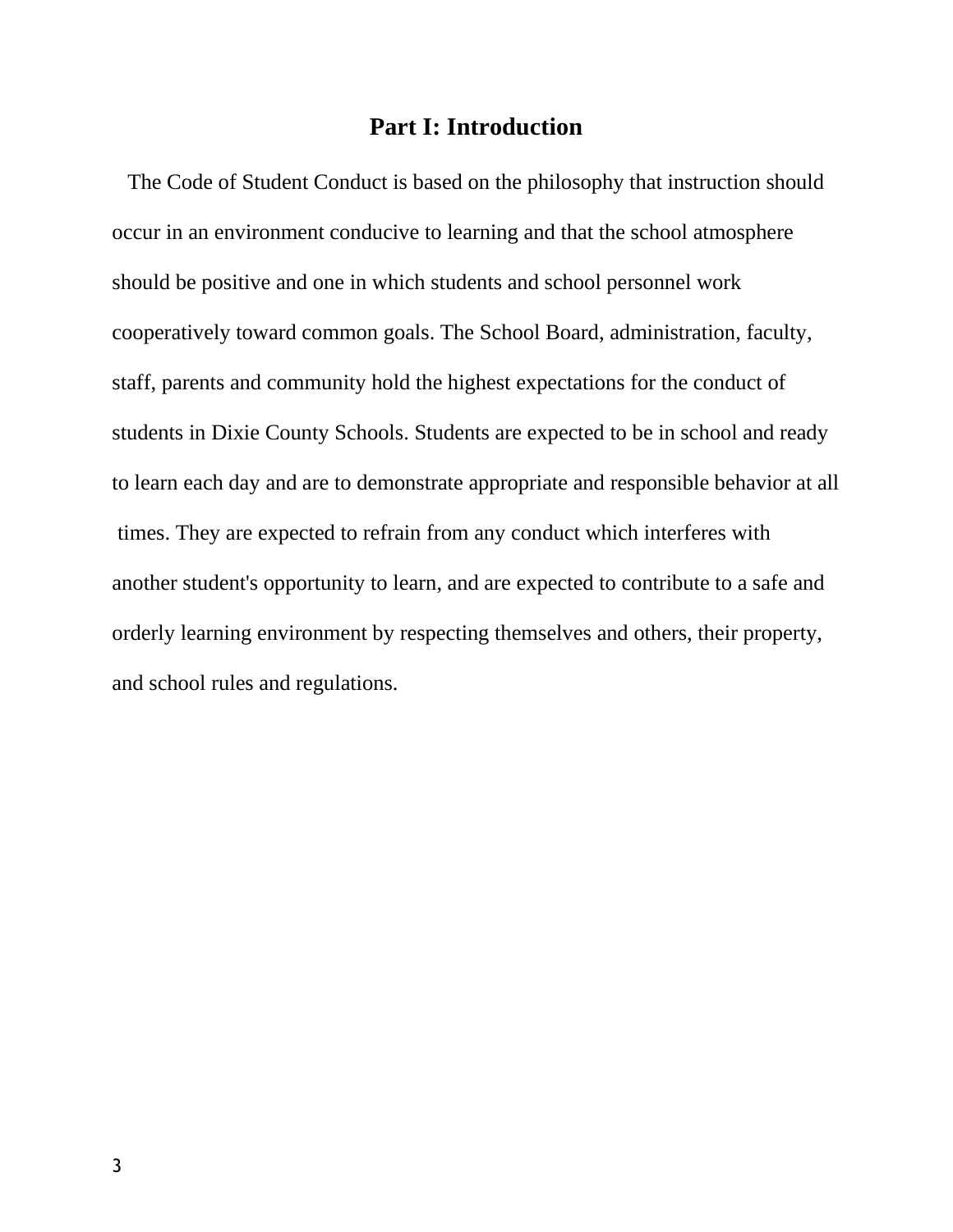## **Attendance**

#### **Compulsory School Attendance**

Florida Statutes state that school attendance is mandatory between the ages of six (6) and eighteen (18) unless the student and his or her parent/guardian file a formal intent to terminate school enrollment with the district School Board. Rules and regulations pertaining to those laws as well as those regarding pupil transfers into and out of the county shall be available to all students and parents.

#### **Number of Absences**

A student with six (6) or more absences and a passing grade in any class during any nine week grading period will receive a grade of 59\* for that class until a successful appeal is made as outlined below. A student with eighteen (18) or more absences per year long course and a passing grade in any class will receive a grade of 59\* for that class until a successful appeal is made as outlined below. Any student who has perfect attendance and no unexcused tardies during a nine week grading period will have one additional point added to his/her grade average for each class in which this criteria is met. However, grades cannot exceed 100.

#### **Appeals Process:**

**(1)** Students with six (6) or more absences and a passing grade, receive a grade of 59\* (F) on his/her report card for that class.

**(2)** Students/parents have five (5) school days from the issuance of the nine week report card to submit a letter to the principal requesting an appointment for an appeal.

**(3)** Official documentation from a third party is required.

**(4)** If an appeal is denied or the student/parent does not set an appointment within the five (5) day deadline, a failing grade of 59\* for the class will remain in effect.

#### **Excused/Unexcused Absences**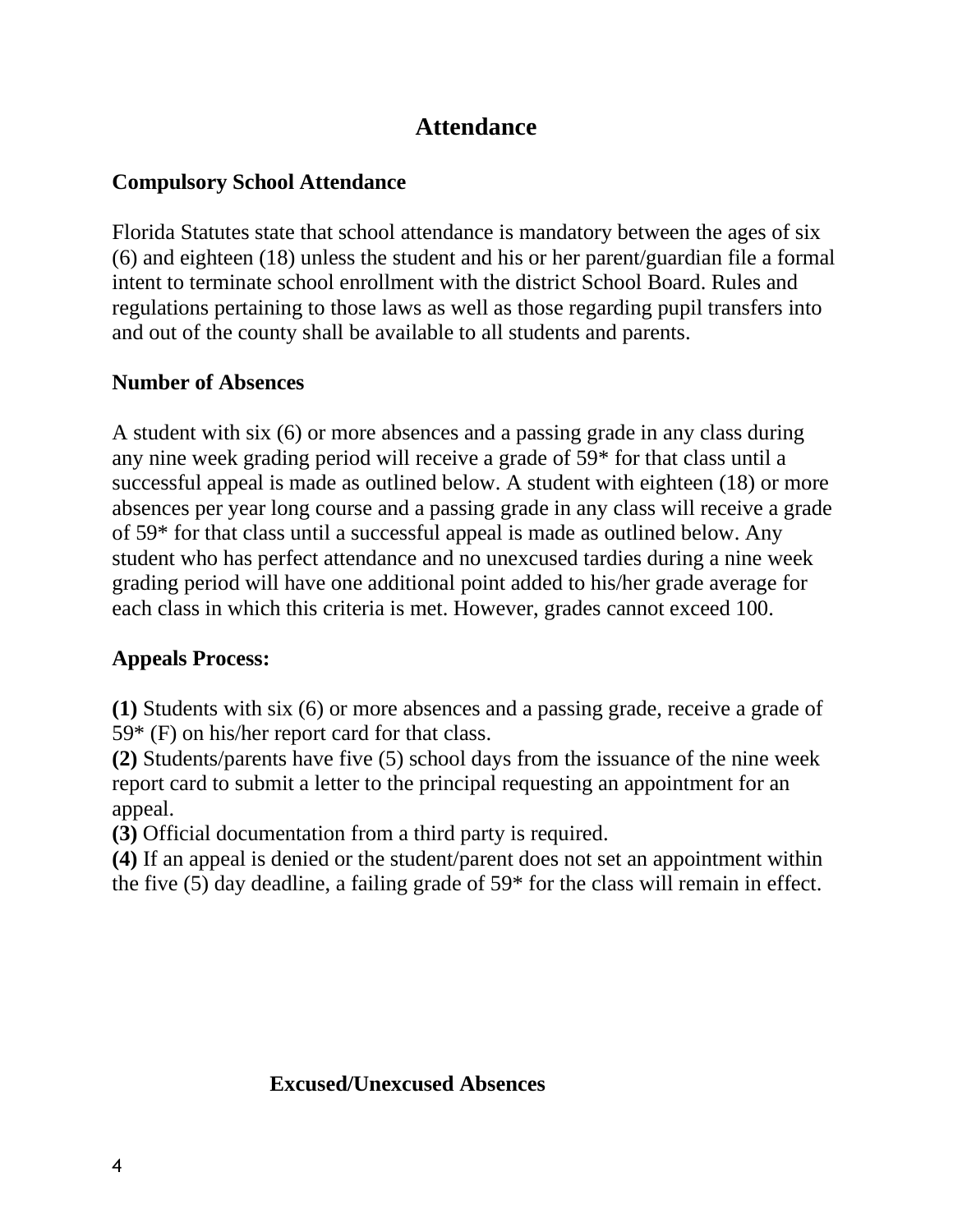Regular attendance and a cooperative attitude are necessary ingredients in an environment which promotes learning. Parents and guardians are responsible for sending their children to school. Whenever a student is absent from school, the parent or guardian of that student is required by state statutes to contact school officials in order to justify the cause of each absence.

Excused absences/tardies may only be used for the following legitimate, documented reasons:

(1) Illness or injury of the student

(2) Death in the immediate family

(3) Legal reasons

(4) Religious holidays or services which are mandated for all members of the faith and which cannot be observed outside of the regular school day

(5) Other individual student absences beyond the control of the parent or student as determined and approved by the principal or the principal's designee

Unexcused absences/tardies include but are not limited to:

- (1) Truancy
- (2) Missing the bus
- (3) Trips not pre-approved
- (4) Shopping
- (5) Hunting, fishing, attendance of games
- (6) Birthdays or other celebrations
- (7) Gainful employment

## **Truancy and Driver's License Eligibility**

Any student who accumulates 15 unexcused absences within 90 days will be defined as a habitual truant. The Department of Motor Vehicles will be automatically notified by computer when a student is truant and this may result in the driver's license being suspended. When this occurs, the student must attend school for 30 consecutive days without any unexcused absences for a reinstatement request to be issued.

## **Cell phones and Wireless or Electronic Devices**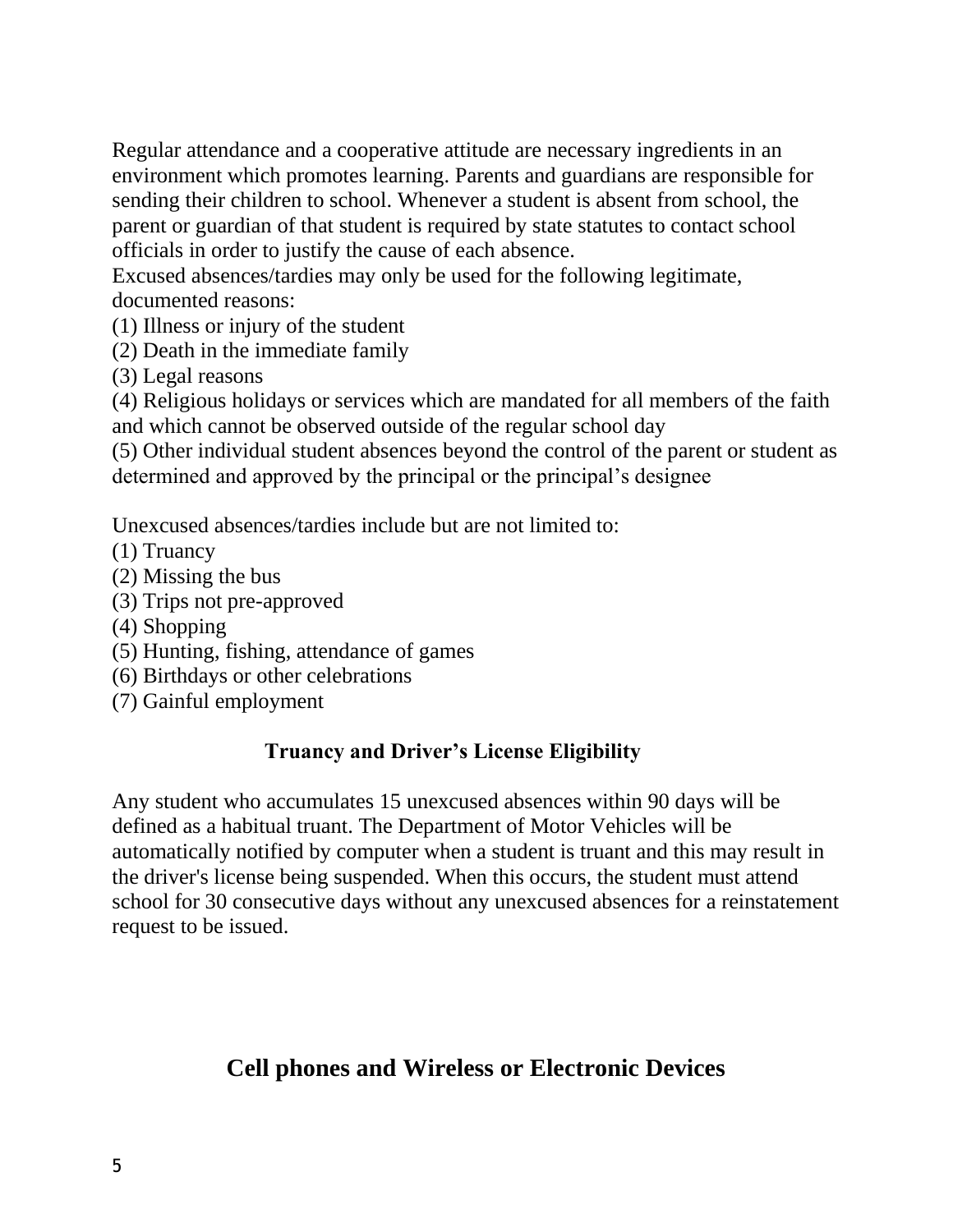Personal cell phones may be brought to school under the following conditions:

1. Cell phones are not to be seen or used during class time or in the classroom.

2. Violation of this provision will result in confiscation of the phone. The phone will be sent to the front office. The student may pick the phone up at the end of the school day.

3. A student who refuses to relinquish his/her cell phone will be considered insubordinate.

3. The school is not responsible for lost or stolen phones.

## **Check In and Check Out Procedure**

- Students arriving late to school must sign in at the front office and then report directly to class.
- Students cannot miss more than ten (10) minutes of the class period or they will be marked absent.
- Students may not check out unless the parent/guardian signs their child out in person at the time of check-out or sends a notarized note/notarized fax for each check out stating the time the student is to leave and the destination.
- Dixie County High School is a closed campus. Students may NOT check out to leave campus for lunch.
- In case of an emergency: At his/her discretion the principal or designee may permit a student to check out of school.
- The parent/legal guardian may place two additional responsible adults on the checkout list, as long as the adult is not a student. This responsible adult will be allowed to check out the student in case of an emergency as determined by the principal or designee. The parent/legal guardian will be responsible for going to the guidance office to add the additional responsible adult on the approved checkout list. This name will be permitted to be changed once during the school year by the parent/legal guardian if needed.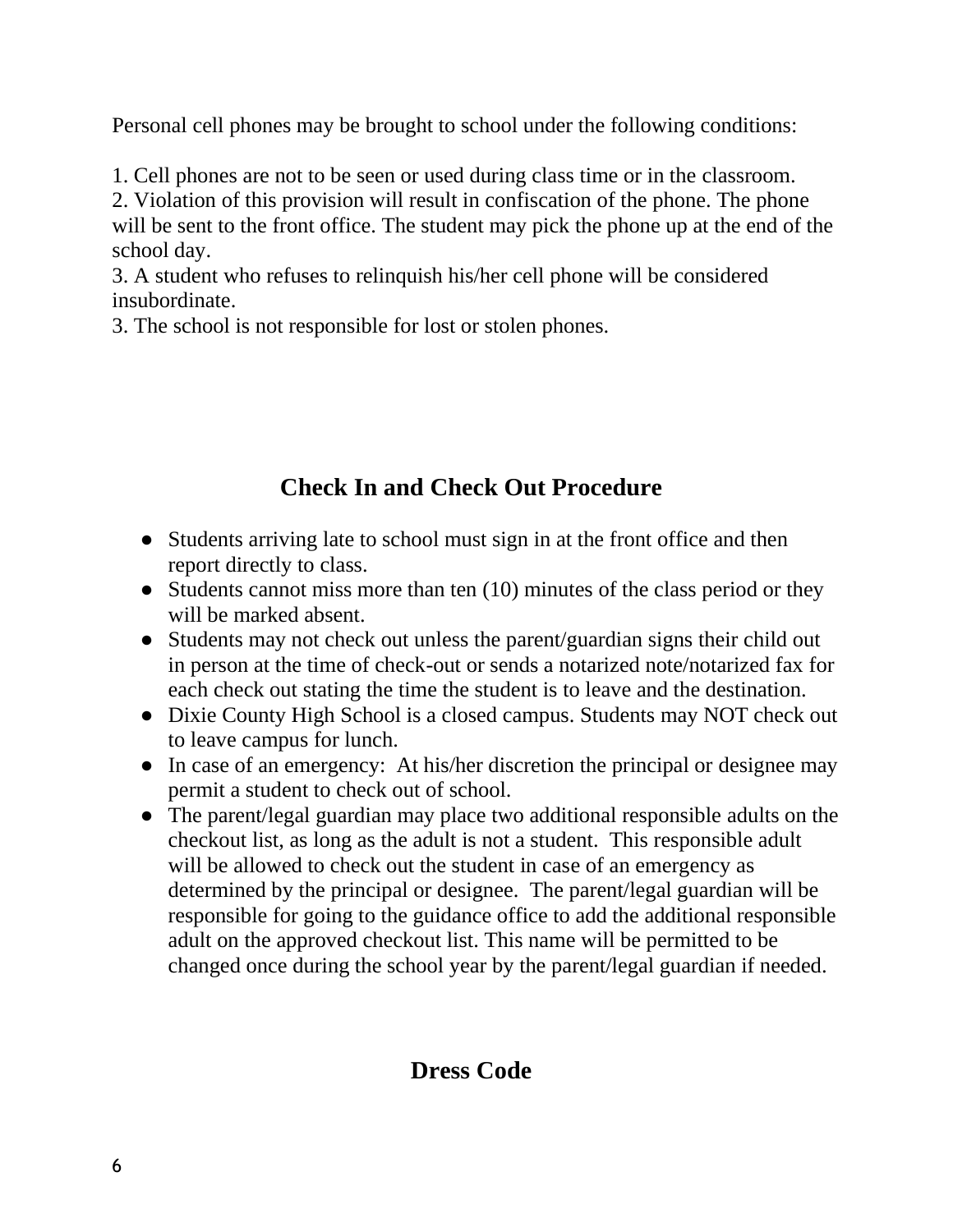Students' mode of dress and grooming in the school shall meet standards of decency, modesty, personal hygiene, and safety, and be conducive to maintenance of a proper educational environment. Accordingly, extreme hairstyles and makeup, excessively revealing clothes, and costumes or accessories which tend to distract fellow students in the pursuit of their educational activities or disrupt the normal activities of the school will be prohibited. State statutes prohibit a student, while on the grounds of a public school during the regular school day, from wearing clothing that exposes underwear or body parts in an indecent or vulgar manner or that disrupts the orderly learning environment. Appropriate attire is set by the administration of Dixie County High School and includes, but is not limited by the following:

- Pants, shorts, and skirts worn at natural waistline
- Shorts and skirts worn longer than fingertip length
- Shoulders must measure at least three inches; no tank tops or shoulder straps
- Hats or hoodies are not allowed to be worn in class.
- No holes in pants that are above the fingertip length

Violations of this policy will result in the student being sent to Internal Suspension until such time as the student is appropriately attired.

## **Food and Drinks on Campus**

All food and drinks must be consumed in the cafeteria or pavilion areas, with the exception of plain bottled water. If a parent or guardian brings food then it can only be received during lunch and a parent/guardian must communicate this with the students.

## **Hall Passes**

During school hours a student must have a written hall pass when out of his/her regularly scheduled class. Each teacher has a receipt book assigned for passes.

## **Lockers/Storage Spaces**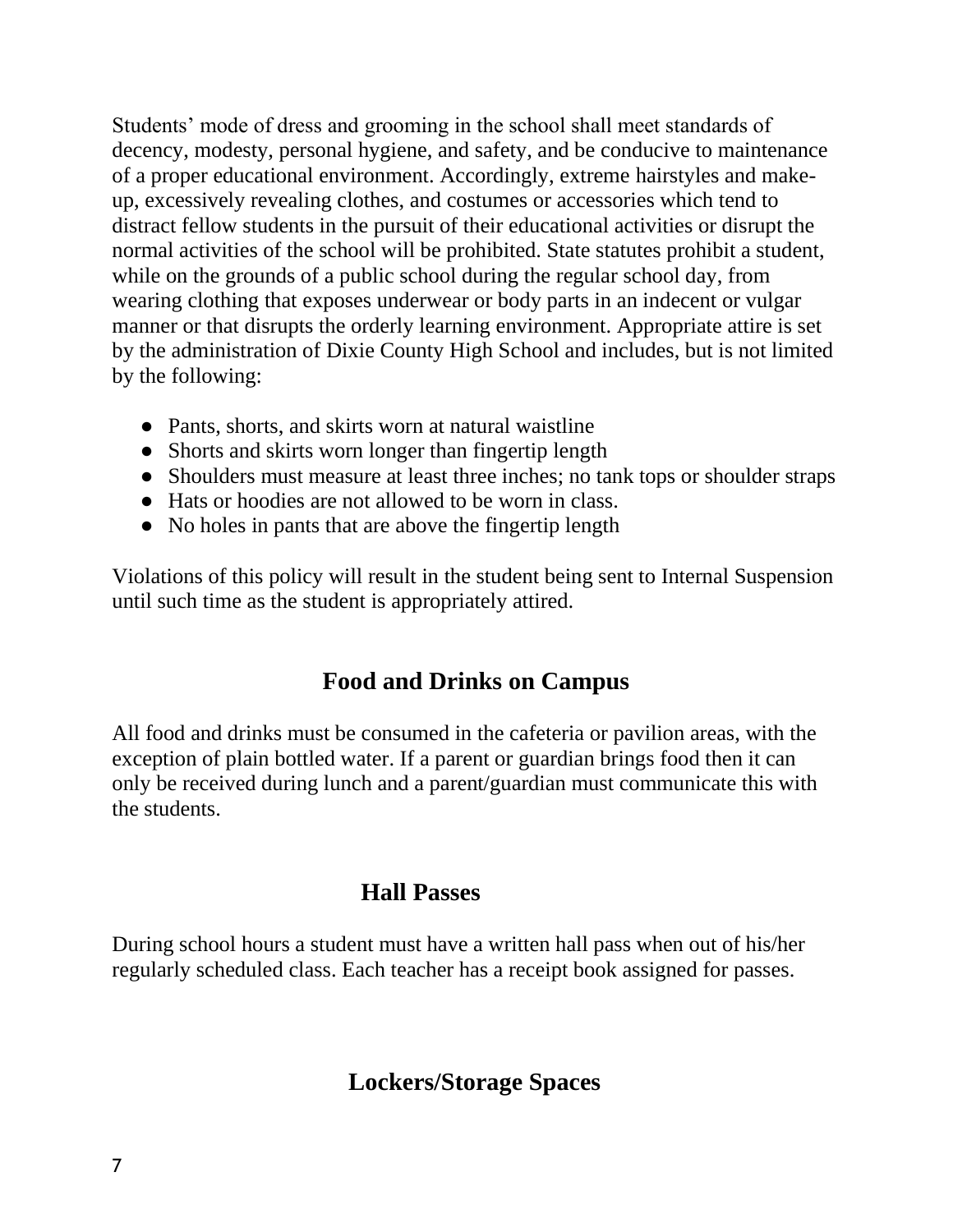Lockers and/or storage spaces for student use are provided by the School Board of Dixie County. As such, these lockers and storage spaces are the property of the School Board. Any student, who accepts the use of a locker/storage space, accepts it with the understanding that it cannot conceal or hide any such item or material that is illegal or against school policy or regulations. Upon accepting the use of the locker/storage space the student does so knowing the locker/storage space is subject to be searched at any time and for any reason that school officials deem appropriate. School personnel are not responsible for stolen or misplaced property. Lockers are assigned with a lock. If the lock is not left on the locker at the end of the year, a fee will be assessed.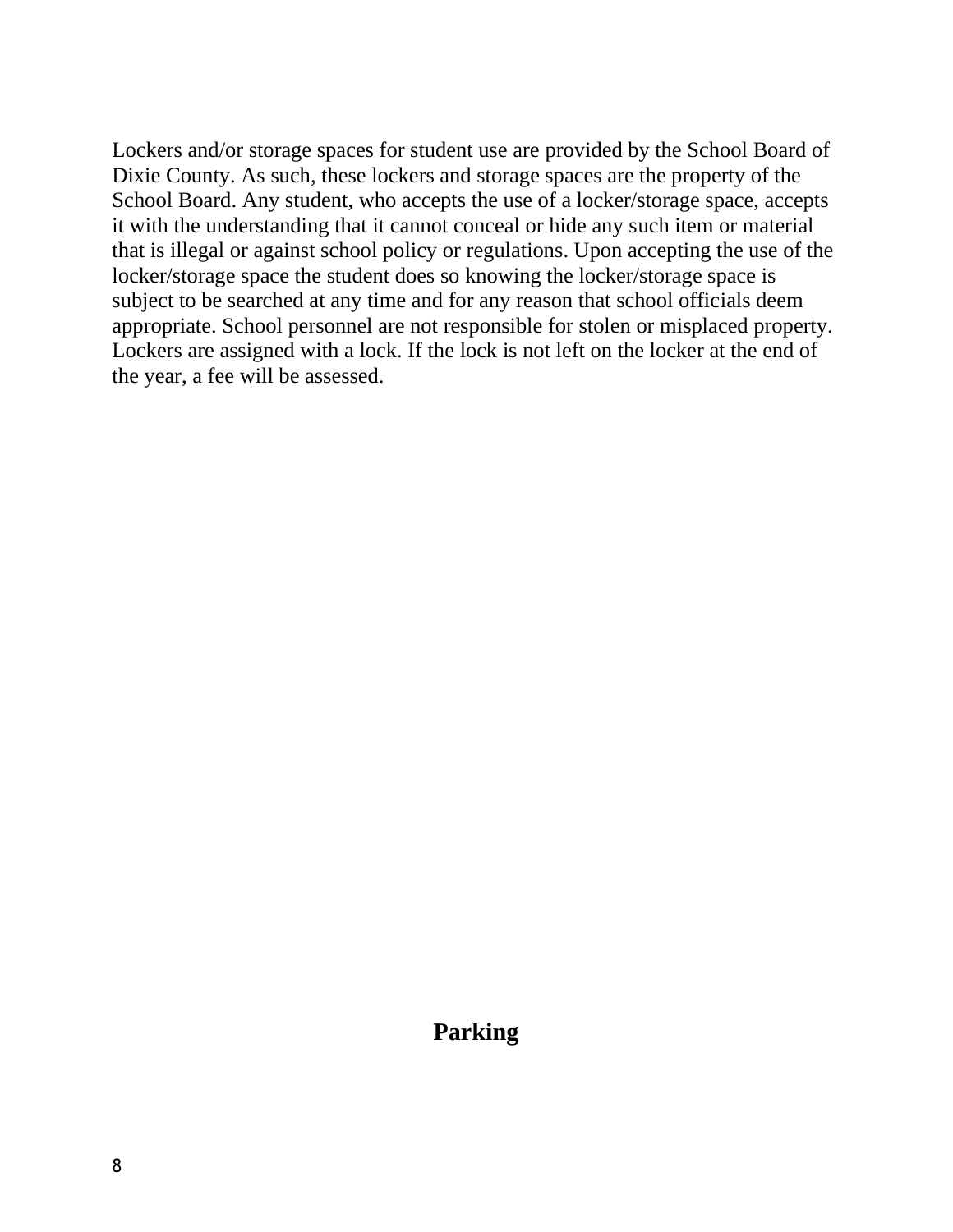Parking on DCHS campus is a privilege and subject to the following rules, regulations and the laws of the State of Florida:

1. Students will park in the front designated area for student parking in the parking lot behind the faculty/staff/visitors. First come first serve basis only, Drivers are not to block other drivers.

2. Designated front parking lots will be marked and will be reserved for faculty/staff /visitors only. NO STUDENTS TO PARK IN THIS AREA. 3. Dixie County High School reserves the right to open and inspect any vehicle parked on school premises.

4. Students who park on campus must complete a parking application online (via Chromebook) and have it approved by the principal or his/her designee. A decal will be issued once approval is granted. Parking decals are required and you can pick up a parking pass application in the front office. Proof of insurance and operator's driver license are required, as well as a drug testing consent form. 5. Parking permits may be revoked at the discretion of the principal or designee.

6. ALL PARKING DECALS MUST BE VISIBLE WHILE ON CAMPUS. REARVIEW MIRROR OR DASH.

7. Students can not trade or allow another student to use parking decal unless they have prior permission.

8. Designated parking for VIP will be only selected students for nine weeks. The selected VIP will have a special decal for the parking along with their regular parking decal. Both are to be visible.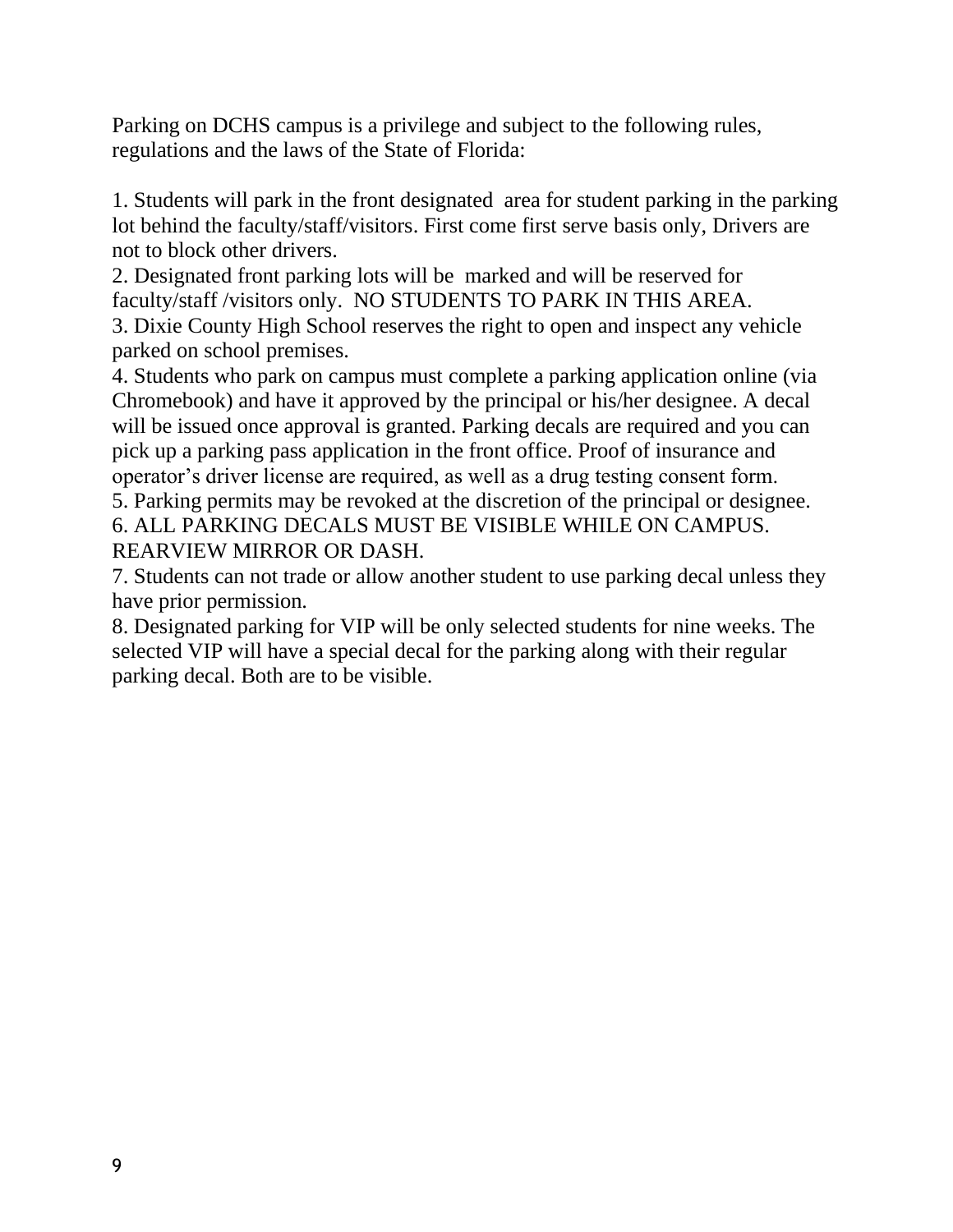## **Public Affection**

Students will not engage in inappropriate intimate conduct or behavior. Such engagement will result in disciplinary action.

## **Supervision of Students**

Dixie District Schools extends the supervisory responsibilities of school personnel over students on school property to 30 minutes before and 30 minutes after the student's school day. School personnel will also be responsible for supervision 30 minutes before and 30 minutes after school-sponsored activities (including the time during which the activity occurs). School personnel are not responsible for supervising students beyond that point.

## **Tardiness to Class**

Tardy reports will be run daily. Upon a student's third tardy to class in a nine week grading period, the student will receive lunch detention. Lunch Detention will be located in a room in the front of the cafeteria. Students who are late to lunch detention will be given an additional day. Not showing up to lunch detention will warrant additional days. Excessive tardies will result in Internal Suspension. Five (5) tardies will equal to one (1) unexcused absence.

## **Skipping**

Any student not in attendance in his/her regularly scheduled class and has been on campus previously will be deemed "skipping class". Students will be subject to disciplinary action.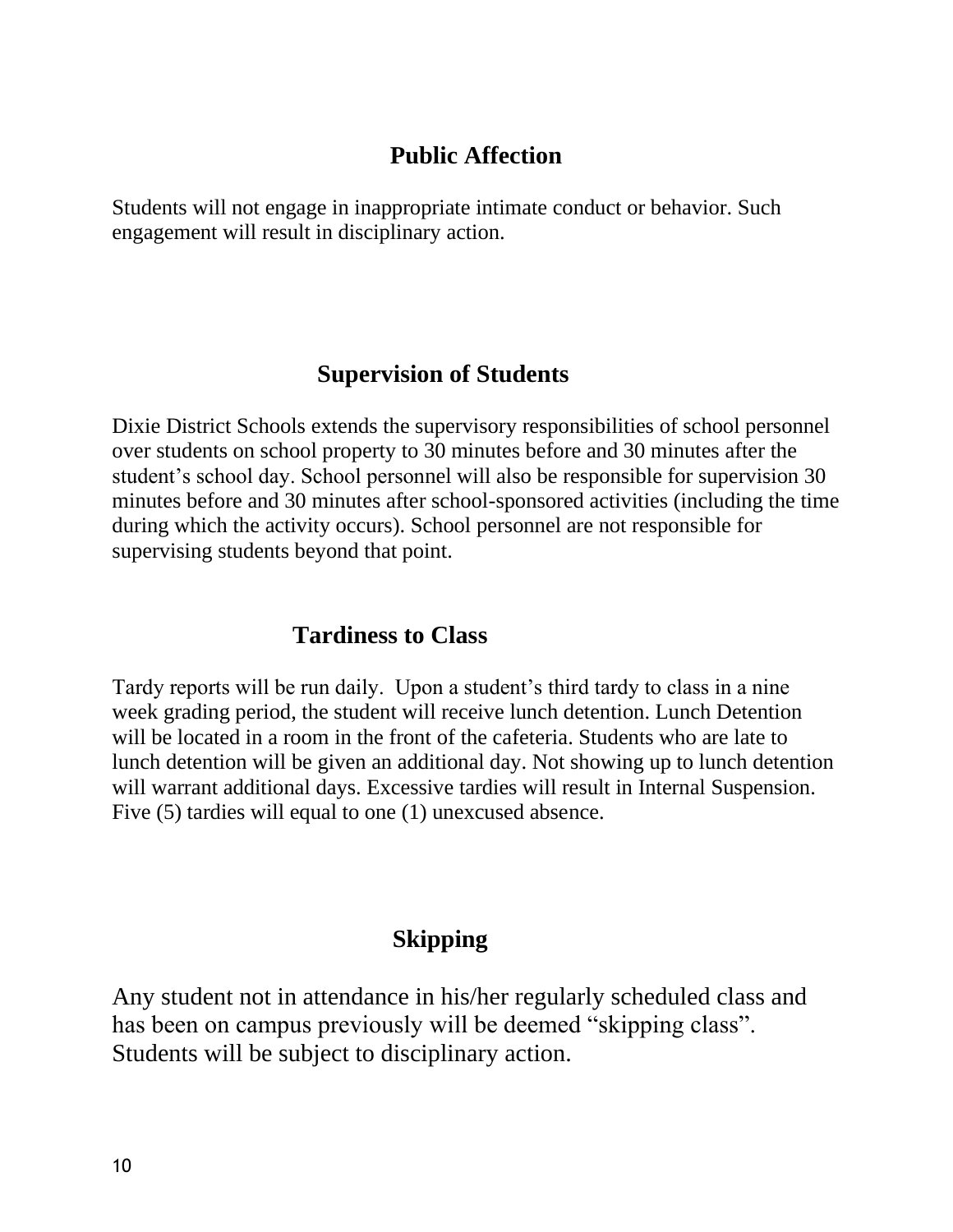## **Leaving Campus without Permission**

Any student who comes on the school campus and leaves campus without permission will be deemed "leaving campus without permission". Students will be subject to disciplinary action.

## **Textbooks and Library Books**

Textbooks/library books are the property of the School Board of Dixie County and are loaned to the students of Dixie County. Lost and damaged textbooks and/or library books must be paid for by the students. All books should be handled with extreme care by the students. Students are held personally responsible for their books, whether lost, stolen, or damaged.

## **Part II: Behavior and Discipline**

These guidelines set the standard for all members of the Dixie County High School.

**Guideline 1:** Assume Responsibility: Students are responsible for being at school and in the classrooms punctually. Students shall be prepared for class with books and materials as prescribed by the teacher. The full use of allotted time improves education opportunities for everyone.

**Guideline 2:** Respect the rights of others. Students have a responsibility to learn. Teachers have a responsibility to teach. When students cause disruptions in class or in the corridors, they deprive others of their basic right to learn.

**Guideline 3:** Strive for excellence. Pride in workmanship is shown when students complete work in a neat, organized and thorough manner.

#### **Disciplinary Consequences:**

1. Counseling by Administration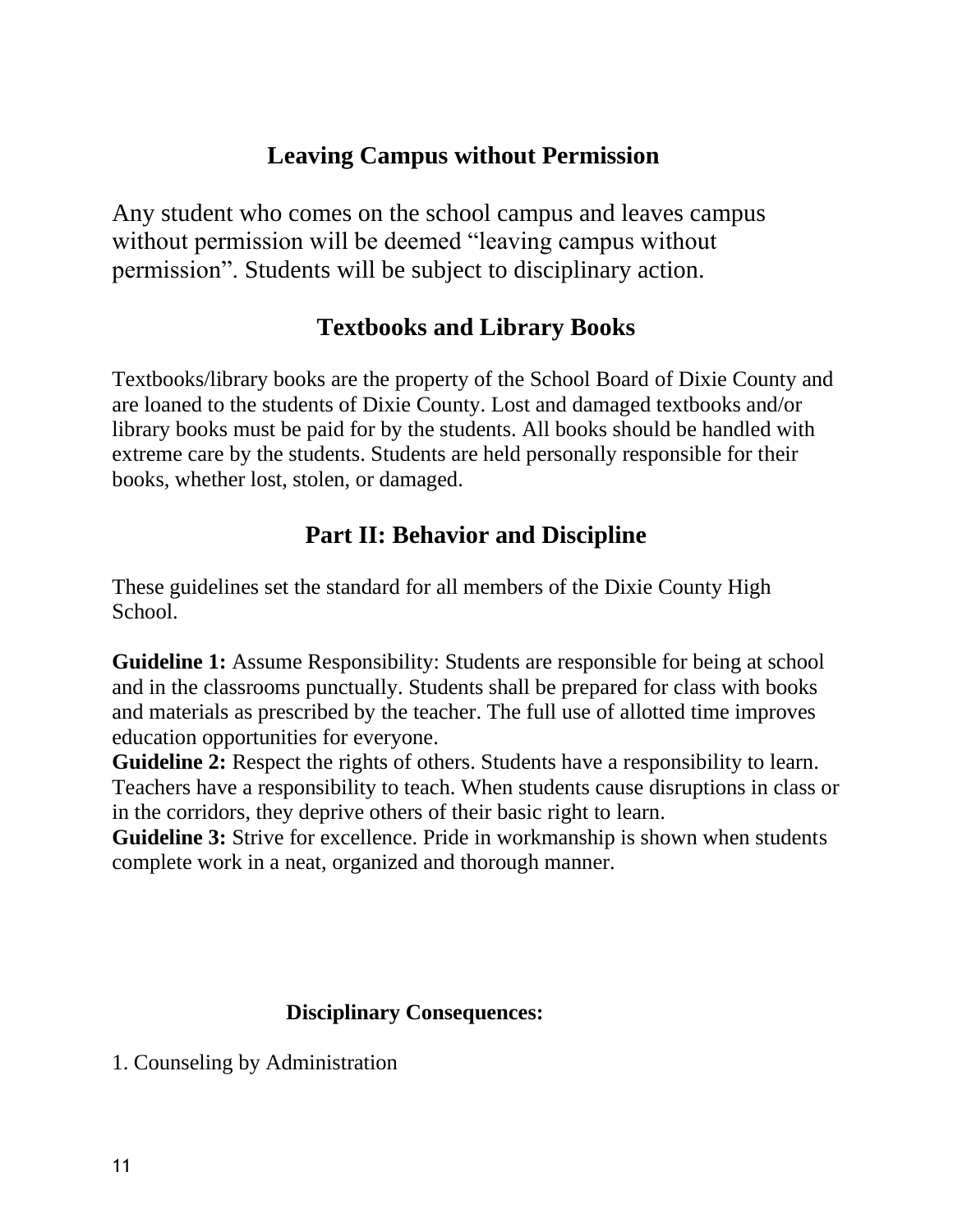- 2. Parent Notification/Parent Conference
- 3. After School Detention
- 4. Lunch Detention
- 5. Work Detail
- 6. Temporary Placement in the Internal Suspension
- 7. Out of School Suspension

8. Recommendation for Placement at the Dixie Alternative Education Center (DAEC)

- 9. Recommendation for Expulsion
- 10. Other Disciplinary Action Assigned by the Principal or Designee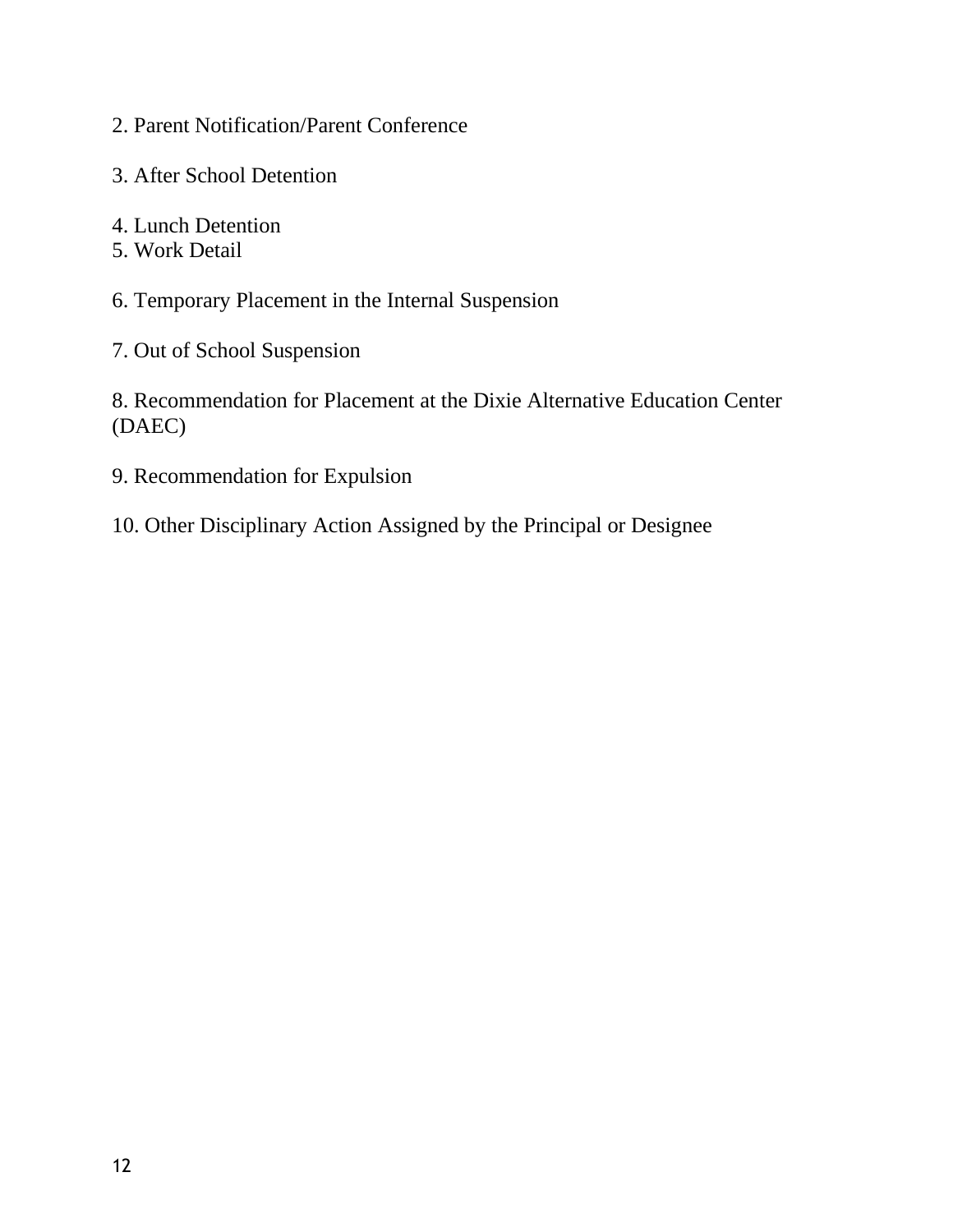## **School Bus Conduct**

#### **Rights:**

Students living two (2) miles or more from the school have the right to transportation by school bus or other school provided transportation. Students have the right to be informed of the transportation rules, regulations and laws regarding the transportation of the students by school bus.

#### **Transportation Rules:**

- Students must obey the bus driver
- Students must have no foreign objects in their mouth
- Students must remain in their seat, face forward, keeping hands, feet and other objects to themselves at all times
- No objects will be brought on the bus without permission of the bus driver
- Students must be at the bus stop five  $(5)$  minutes before stop time. They should stand 10 feet off the road in an orderly manner. When crossing the street, they must cross 10 feet in front of the bus.
- School conduct rules apply while students are at the bus stop
- Students must be absolutely quiet when the bus is stopped at a railroad crossing
- Students must board and leave the bus in an orderly manner at their regular stop
- Written permission from the parents, signed by the principal or his/her designee, must be provided to leave the bus at any stop other than the regular stop or to ride a bus other than the one regularly scheduled
- Profane language or gestures may not be used on the bus
- Any of the above unacceptable behaviors will be handled by administrative action by the principal or designee with one or more of the following consequences: assigned seating, bus suspension or expulsion, external suspension, internal suspension, lunch detention, parent conference, second chance school, work detail
- Parents and/or guardians are to make transportation arrangements for students suspended or expelled from the bus.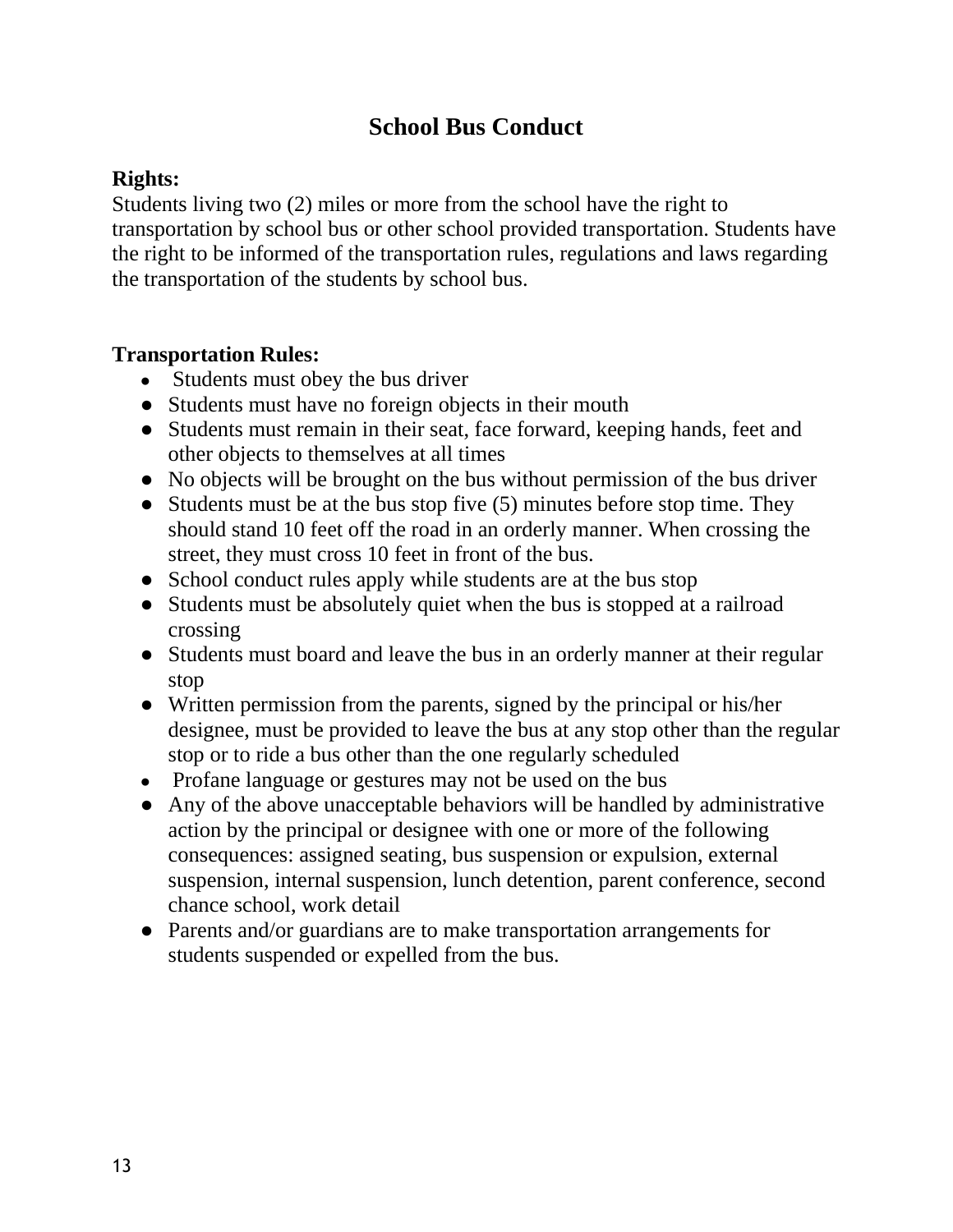## **Behaviors Related to Computer/Electronic Use**

Computer files, including email, are not private. The use of the school's computers and computer networks, computer software, data files, and intellectual property is a privilege and is intended for educational purposes only.

#### **Students may not:**

1. Share computer account IDs and passwords, except when authorized.

2. Create, copy, receive, or use data, language or graphics which are obscene, abusive, or otherwise inappropriate at school.

3. Access, change or delete intellectual property belonging to others, including programs or data files not owned by the user, without their expressed permission.

4. Steal or destroy the school's computer hardware or peripheral (printers, mouse, monitors, modems, cables, connectors, etc.).

5. Steal or destroy computer software, data files, or intellectual property owned by the school or other persons.

6. Violate or attempt to violate the security of the computer/network systems.

7. Take unauthorized actions which deny access to, disrupt, or destroy the service of the computer/network systems.

8. Make unauthorized or unlawful installation of personal computer software on the school's computers or the computer networks, including, but not limited to, games, virus programs, and applications software. Student provided software must be used only in accordance with the license agreement and with proper permission of school officials.

9. Use computers, computer networks, computer software, data files or intellectual property in any unauthorized way.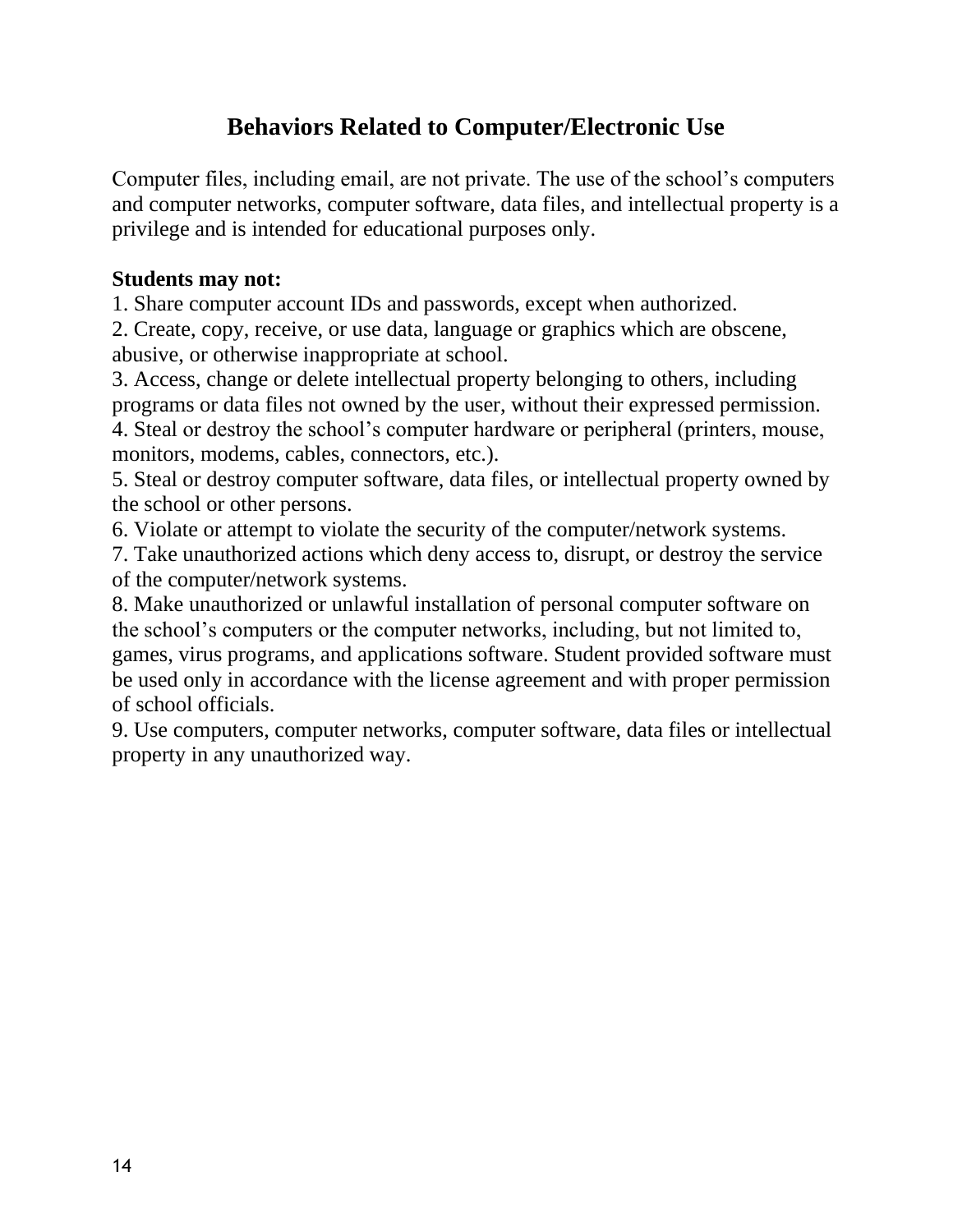## **Unacceptable Behavior: Level 1**

The following offenses on campus, school bus, school bus stop, or at a schoolsponsored function or whenever the student is under the control of school officials, are serious breaches of conduct that shall mandate strong disciplinary action that may include suspension and the confiscation of prohibited articles or substances. Expulsion may be imposed for such conduct which involves willful disobedience, open defiance of authority, violence, or which substantially disrupts the orderly conduct of the school:

- 1. Fighting
- 2. Flagrant or continued violation of dress code
- 3. Forgery
- 4. Gambling
- 5. Causing personal injury to another
- 6. Open defiance
- 7. Other law violations
- 8. Parking lot loitering

9. Displaying and unacceptable contact of a sexual nature, including petting,

kissing, fondling, etc.

10. Possession or use of tobacco or tobacco products including e-cigs, vape pens and vaporizers.

- 11. Repeated misconduct in class
- 12. Stealing (minor offense)
- 13. Tardiness to school or class
- 14. Insubordination
- 15. Truancy, skipping class
- 16. Using profanity
- 17. Violations of check-out procedures for students leaving campus during the day

18. Violations of published local school regulations, school board policy or state laws pertaining to schools

19. Tape/Record/CD Players, Beepers, Pagers, Video Games, IPod's or other communication devices are not permitted on campus during the school day without permission from the administration

20. Violation of the district Internet Use Policy

21. Inappropriate clothing or any item(s) depicting or associated with discrimination on the basis of color, handicap, national origin, race, religion or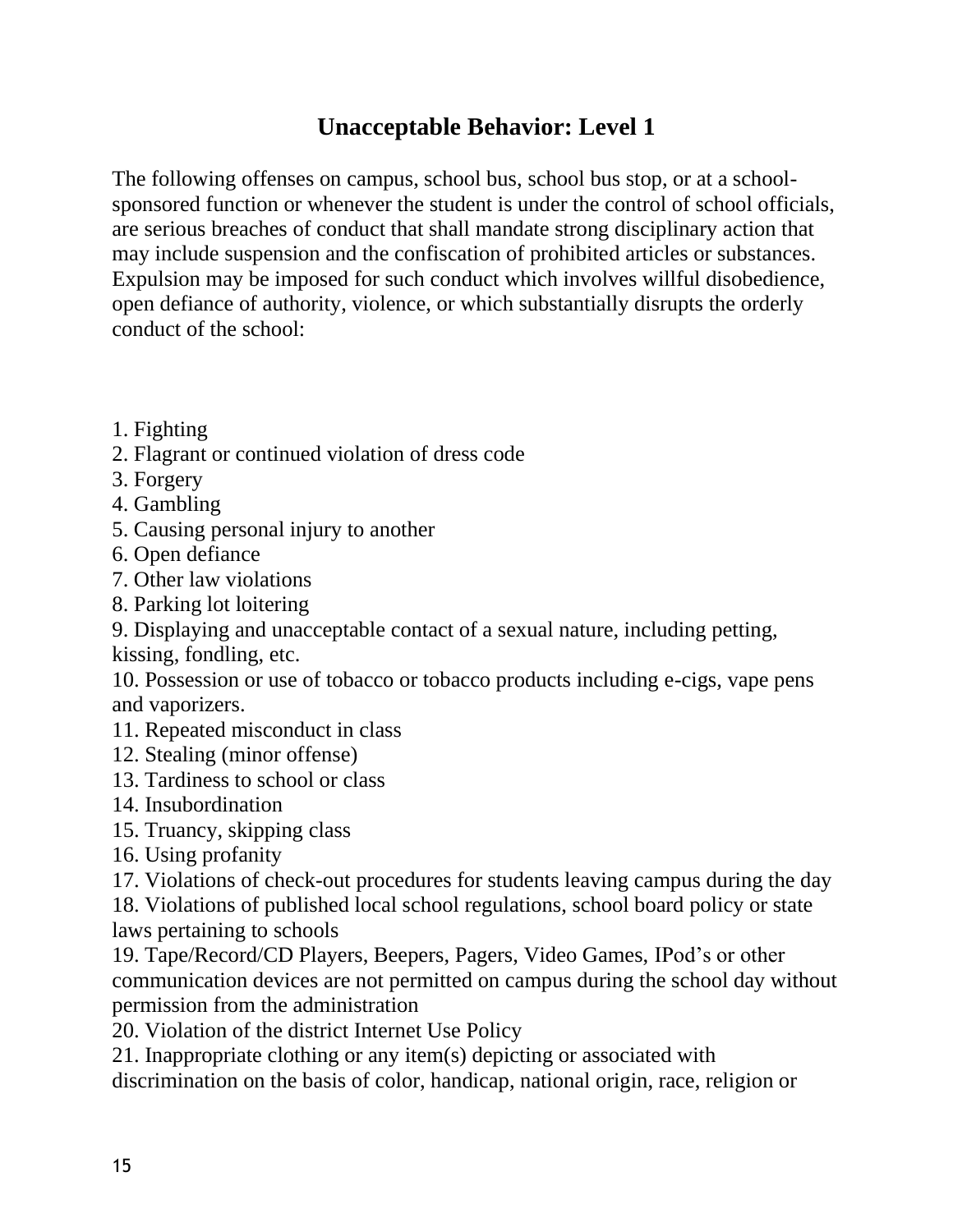picturing gangs, gang like materials, nudity, vulgarity, tobacco products, alcohol or drugs are prohibited on school grounds, bus or sponsored events

- 22. Inciting fighting or physical contact.
- 23. Tripping or setting of an alarm
- 24. Laser lights and lighters are banned

25. Trespassing is prohibited. Trespassing is the act of a person who enters or remains on school system property after the administrator/designee has directed such person to leave. Any visitor, who is caught on school property, without having checked in at the front office and having received a pass, will be considered trespassing. Trespassing also includes being in any school building or on any school property or attending any school-sponsored activity while suspended or expelled, without properly secured authorization.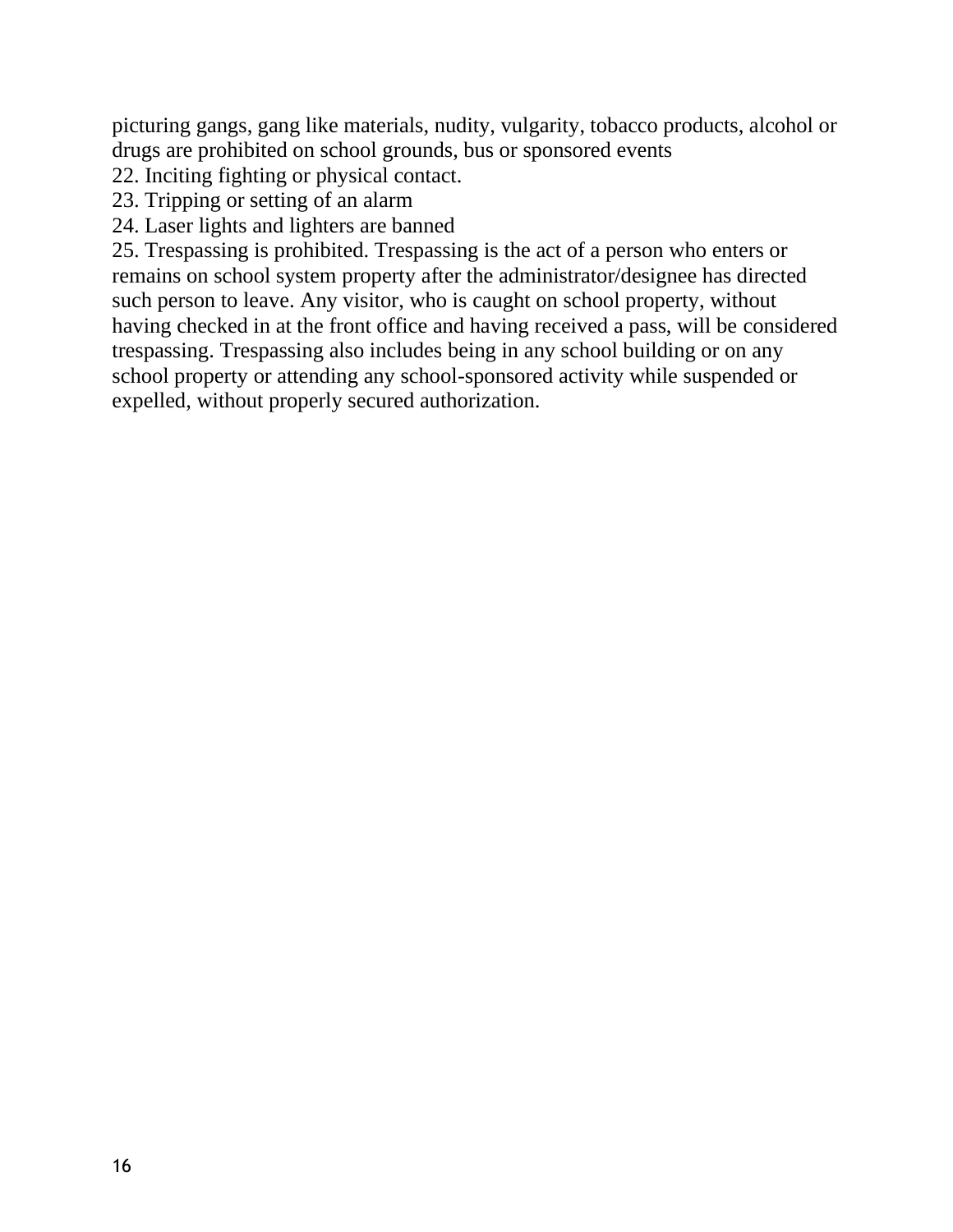## **Unacceptable Behavior: Level 2**

The following offenses, whether on campus, school bus, or school sponsored function or whenever the student is under the control of school officials, are very serious breaches of conduct, which may result in suspension, and/or confiscation of prohibited articles or substances, expulsion and/or arrest. A student suspected of being in possession of any item listed below may be searched by the principal or his/her designee. Failure to consent to be searched will be deemed insubordination and may result in suspension or expulsion. These include, but are not limited to:

1. Assault or battery on student, teacher, bus driver, or other school board personnel.

2. Giving or selling, possession, transporting, or consumption of alcohol beverages. 3. Giving or selling, possession, transporting, or use of any drug prohibited by Florida Comprehensive Drug Abuse Prevention and Control Act or any substitute for or imitation of such drug. This includes pseudo drugs and drug paraphernalia. 4. Any weapons found in the area of the school grounds, building, school buses, or vehicles on the school grounds, or at any school sponsored function, shall be confiscated and any student, while on the school grounds, building, school bus, in a vehicle on school grounds, or at any school sponsored function, found possessing, transporting, displaying or using a weapon, is subject to suspension and may be expelled from school. This rule shall not prohibit the use of appropriate tools by students under the attention of a teacher. Weapons shall be defined as follows:

a. Firearms – any kind of gun (whether operable or inoperable loaded or unloaded) including but not limited to hand, zip, pistol, rifle, shotgun, BB gun, starter explosive propellant, laser, or destructive device.

b. Knives – any kind of knives, including but not limited to pen, switchblade, or hunting knife.

c. Chains – any chain, being used for any purpose for which it was not intended, capable of harming an individual is prohibited. Chains are not to be worn on wallets, attached to pants, etc.

d. Pipe: any length of metal being used for any purpose for which it was not intended.

e. Razor blades of any kind or similar instruments with a sharp cutting edge including box cutter.

f. Ice picks, dirks, other pointed instruments.

g. Nunchakus, brass knuckles, Chinese stars, Billy clubs

h. Tear gas gun (chemical weapon or device/Mace).

i. Electrical weapon or device (stun gun).

j. Any other weapon or firearm defined in 790.001, F.S.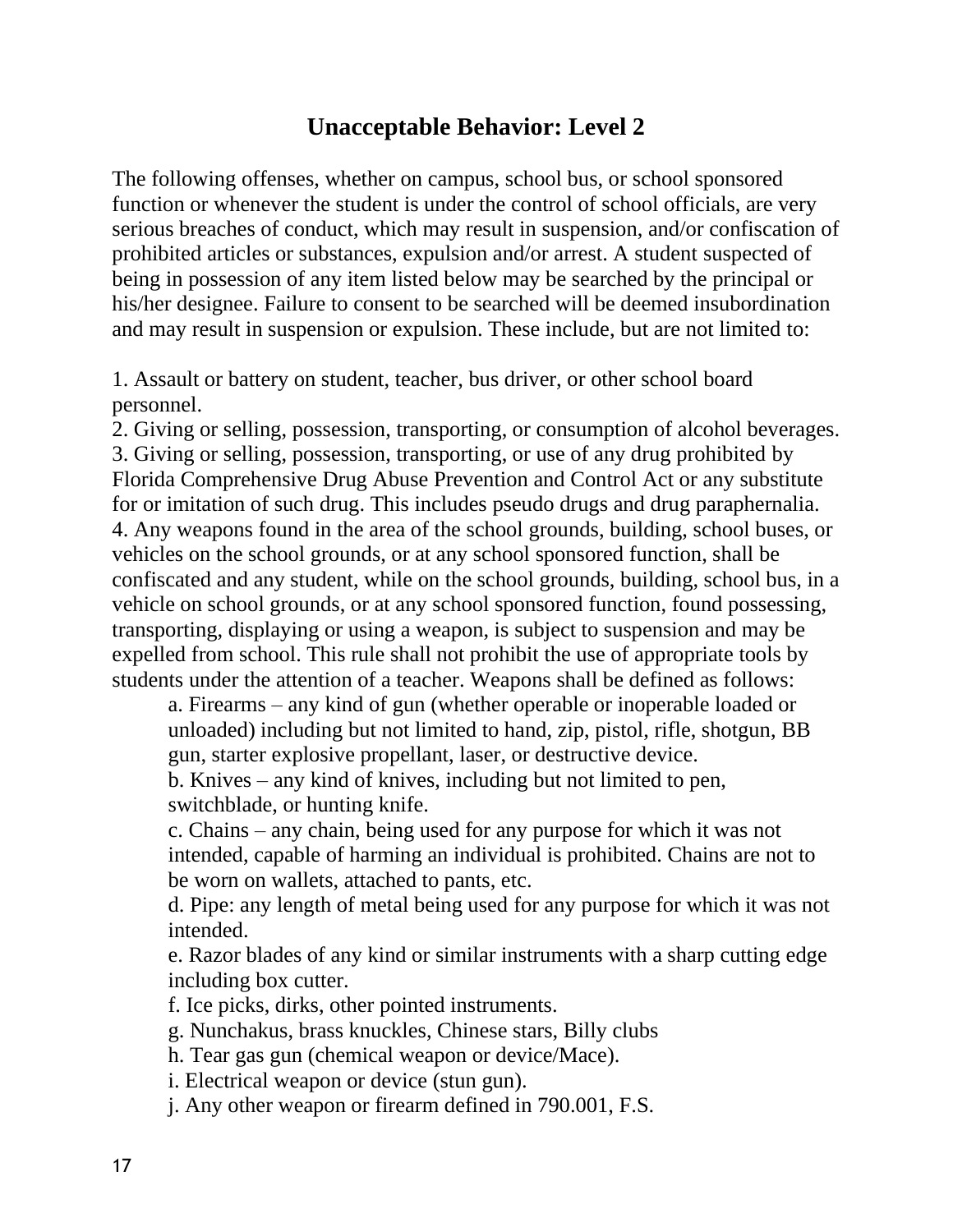k. Any instrument (or object) deliberately used or intended for use to inflict harm on another person; or used to intimidate any person, e.g., pencil, pen, rock, stick, bottle, etc.

5. Extortion or intimidation.

6. Willful or malicious destruction of personal property or school property; vandalism.

7. Refusal to follow instructions given by appropriate school personnel

8. Lying to a staff member

9. Stealing (major or repeated offenses).

10. Disrespect to any school official.

11. Refusal to identify himself/herself on request of any teacher, principal,

superintendent, bus driver, school security officer, or other school personnel.

12. Failure to obey speed limits or other recklessness with vehicles on campus.

13. When any behavior is found to be disruptive in any manner by the use of force, coercion, intimidation, passive resistance or any other conduct that could cause a disruption of the school day, it may result in an immediate suspension.

14. Bomb threat (students involved in initiating or calling in a bomb threat).

15. Possession of pornographic materials on campus.

16. Students charged with a felony – the principal has the authority to suspend a student who is formally charged with a felony which allegedly occurred on other than school property, if the incident is shown to have an adverse impact on the educational program, discipline or welfare in the school where the student is enrolled.

17. Calling 911 from the school phone without a clear, immediate emergency. 18. Sexual harassment - Sexual harassment is illegal and has no place in our school. Sexual harassment may be verbal, physical, written, etc. Pulling down another's pants shall be classified as sexual harassment.

19. Bullying: unwanted and repeated written, verbal, or physical behavior, including any threatening, insulting, or dehumanizing acts that are severe or pervasive enough to create an intimidating, hostile, or offensive educational environment, to cause discomfort or humiliation, or unreasonably interfere with the individual's school performance or participation.

## **Bullying & Harassment**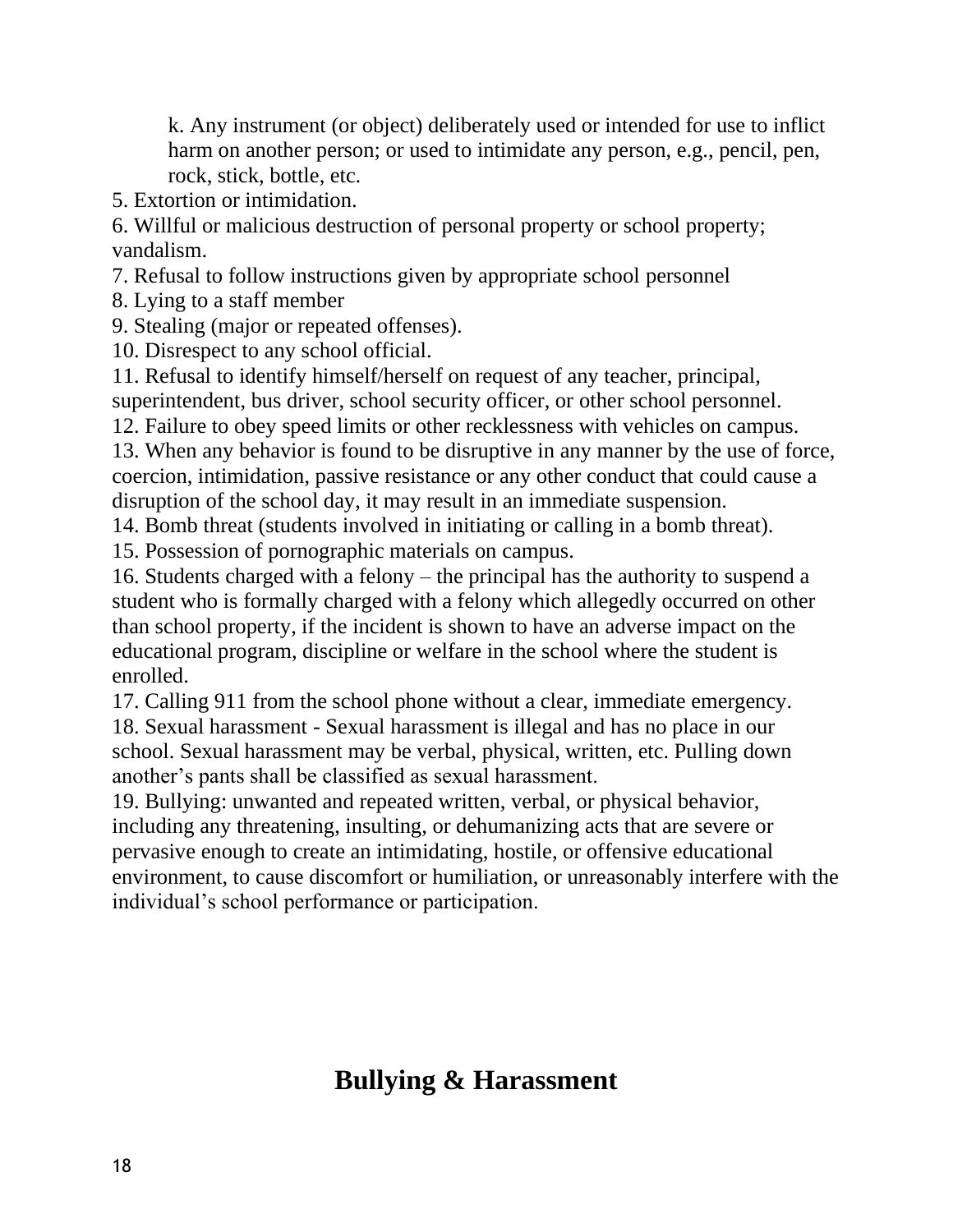For information on Dixie County School Board policies about bullying and harassment, please refer to Policy 5.101 on our website: [www.dixieschools.dixie.k12.fl.us](http://www.dixieschools.dixie.k12.fl.us/)

Bullying means systematically and chronically inflicting physical hurt or psychological distress on one or more students or employees. It includes, but is not limited to, unwanted teasing; social exclusion; threats; intimidation; stalking; cyber-stalking; cyber-bullying; physical violence; theft; sexual, religious or racial harassment; public humiliation; destruction of school or personal property; and rumors or the spreading of falsehoods.

Harassment means any threatening, insulting or dehumanizing gesture, use of data or computer software, or written, verbal or physical conduct directed against a student or school employee that: places a student or school employee in reasonable fear of harm to his/her person or damage to his/her property; has the effect of substantially interfering with a student's educational performance, opportunities, or benefits; or has the effect of substantially disrupting the orderly operation of a school.

If you or someone you know is the repeated target of bullying or harassment, please help us make a difference in your school and in the lives of those who suffer by becoming involved. Promptly contact the appropriate school administrator.

#### **Zero Tolerance Crimes**

On September 13, 1994, the Florida State Board of Education adopted a new rule "Zero Tolerance for School Related Violent Crime." The rule requires each school district to ensure that students or adults found to have committed the following offenses on school property, school sponsored transportation, or during a school sponsored activity shall receive the most severe consequence provided by law and School Board Policy:

- Homicide
- Sexual battery
- Armed robbery
- Aggravated battery
- Battery on school personnel
- Kidnapping
- Arson
- Possession, use or sale of any firearm or weapon(s)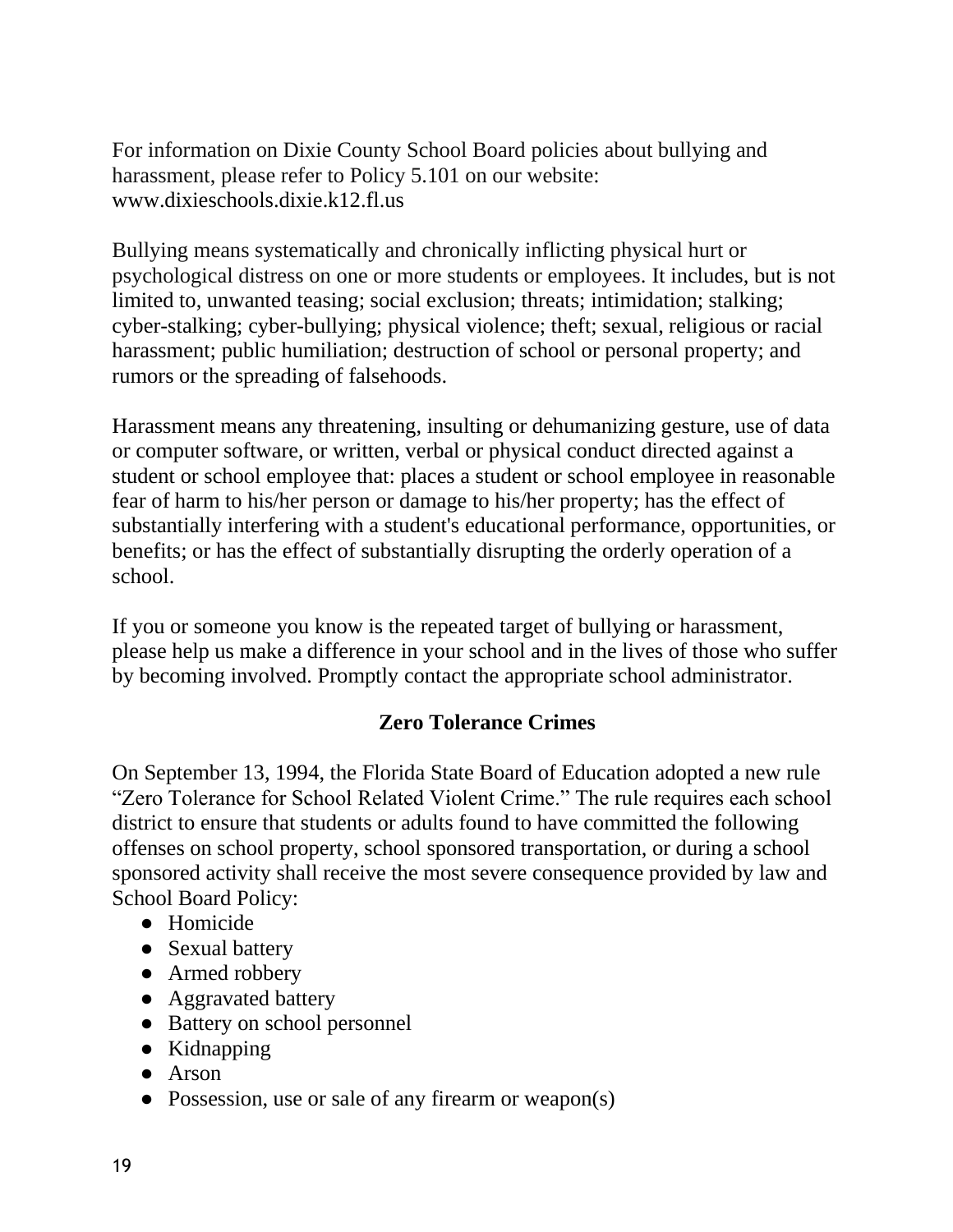• Possession, use or sale of any drugs, paraphernalia, pseudo drugs

#### **Threat Assessment Teams**

Threat Assessment Teams will be established at each school whose duties include the coordination of resources and assessment of intervention with individuals whose behavior may pose a threat to the safety of school staff or students consistent with the model policies developed by the FLDOE Office of Safe Schools. Such policies shall include procedures for referrals to mental health services identified by the school district pursuant to s. 1012.584(4), when appropriate. The threat assessment team shall include persons with expertise in counseling, instruction, school administration, and law enforcement. The threat assessment teams shall identify members of the school community to whom threatening behavior should be reported and provide guidance to students, faculty, and staff regarding recognition of threatening or aberrant behavior that may represent a threat to the community, school, or self.

Upon a preliminary determination that a student poses a threat of violence or physical harm to himself or herself or others, a threat assessment team shall immediately report its determination to the superintendent or his or her designee. The superintendent or his or her designee shall immediately attempt to notify the student's parent or legal guardian. Nothing in this subsection shall preclude school district personnel from acting immediately to address an imminent threat. Upon a preliminary determination by the threat assessment team that a student poses a threat of violence to himself or herself or others or exhibits significantly disruptive behavior or need for assistance, the threat assessment team may obtain criminal history record information, as provided in s. 985.047.

If an immediate mental health or substance abuse crisis is suspected, school personnel shall follow policies established by the threat assessment team to engage behavioral health crisis resources. Behavioral health crisis resources, including, but not limited to, mobile crisis teams and school resource officers trained in crisis prevention, shall provide emergency intervention and assessment, make recommendations, and refer the student for appropriate services. Onsite school personnel shall report all such situations and actions taken to the threat assessment team, which shall contact the other agencies involved with the student and any known service providers to share information and coordinate any necessary follow-up actions.

#### **Threats**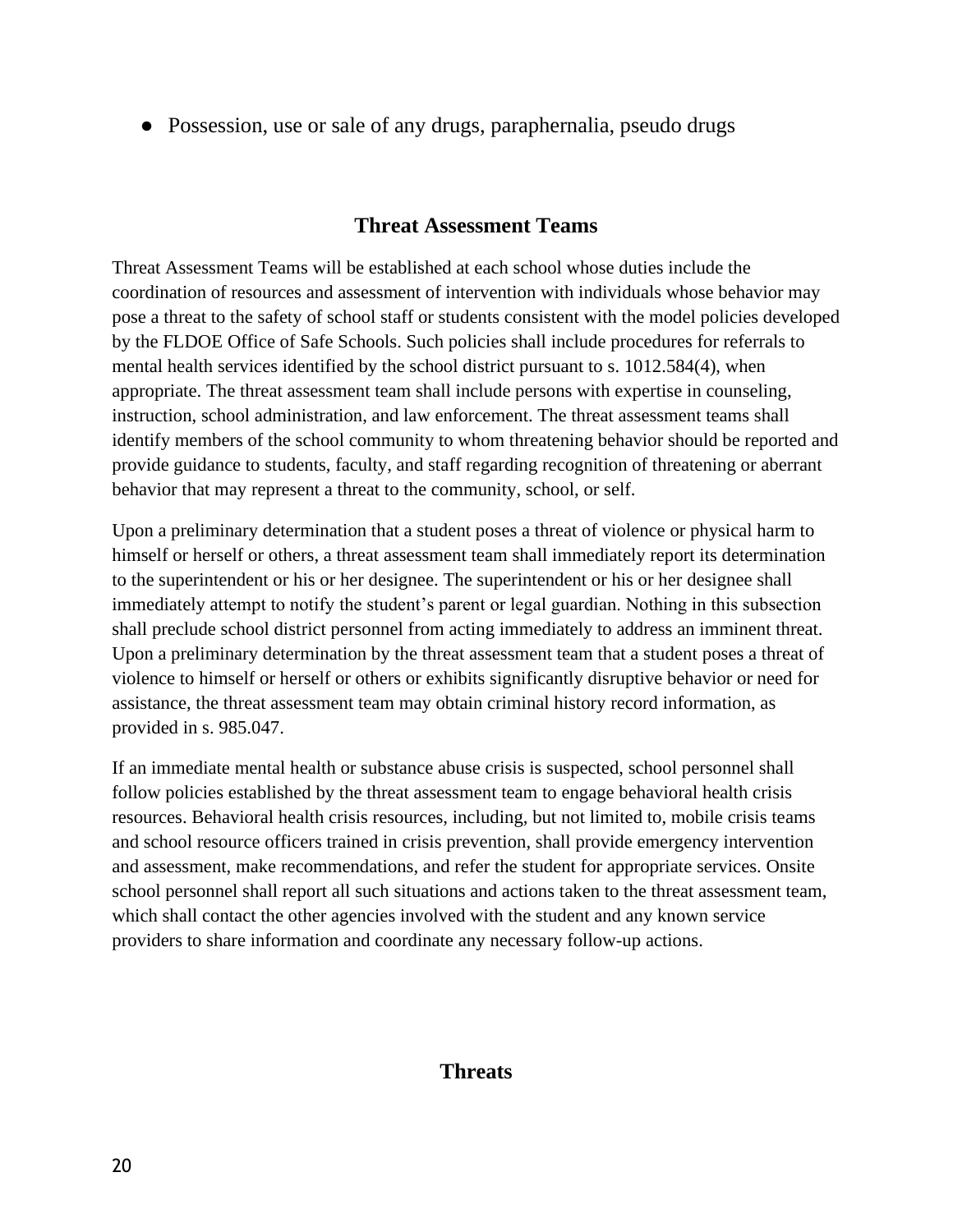Threats to other students or to any school personnel, which are written, texted, posted on the internet or otherwise communicated, will result in disciplinary action including but not limited to suspension, expulsion, and/or criminal penalties.

Any student who is determined to have brought a firearm or weapon to school or who is determined to have made a threat or false report, in addition to other existing action, will be referred to mental health services identified by the school district {per s. 1012.584(4)} for evaluation or treatment, when appropriate

## **Random Drug Testing**

**Consent:** Each competitive student or driving student and his or her parents are required to sign a written notarized consent form for drug testing prior to being allowed to participate in interscholastic, competitive, extracurricular programs and activities, or receiving driving/parking privileges.

**Sample Collection Procedures**: Those students who are selected for drug testing shall be required to produce a urine sample under the supervision of the laboratory technician and a designated school official in a manner which will minimize intrusiveness and embarrassment to the student while also ensuring that there is no tampering with the urine sample by the student or others.

**Consequences to testing positive of intoxication of any kind may include, but are not limited to:** suspension from extracurricular activities and parking privileges, reoccurring drug testing, and completion of a designated assessment program.

A more detailed explanation of the Random Drug Testing Policy is available on the Dixie District website or in written form upon request. [www.dixieschools.dixie.k12.fl.us](http://www.dixieschools.dixie.k12.fl.us/)

#### **Part III: DUE PROCESS**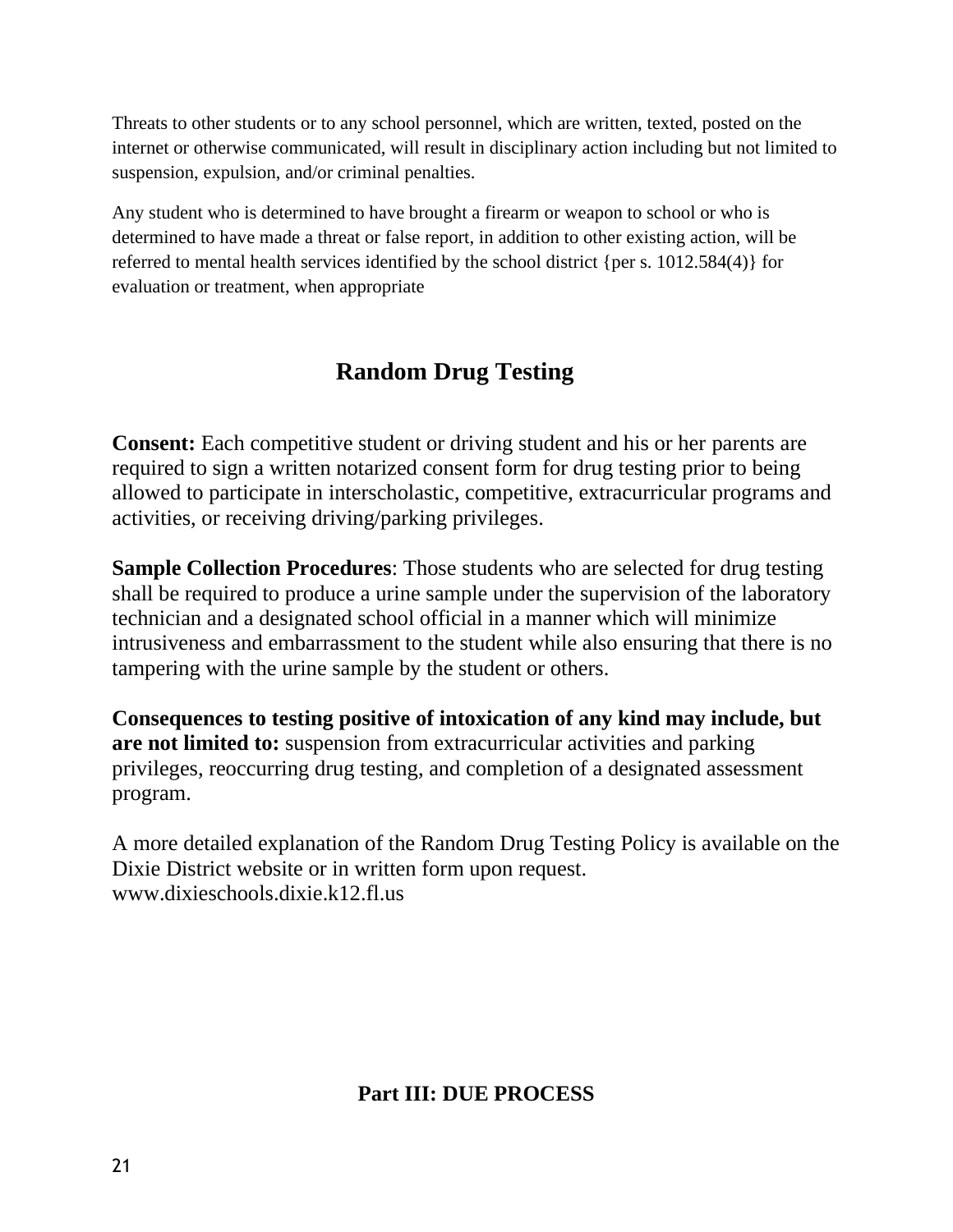Due Process is another name for fairness of process. Fairness of procedure is due process in the primary sense. Due process is a right guaranteed to all by the Fifth and Fourteenth Amendments of the Constitution. Policies and procedures for discipline of a disabled student will be provided to the parent or guardian during the initial eligibility staffing. Individuals must have proper notice and an opportunity to be heard, and the hearing conducted fairly. Students must be informed either orally or in writing, of the rules violated. The basic ingredients of due process procedures are as follows:

- Individuals must have prior opportunity to know that their actions would be in violation of established rules and regulations.
- Individuals must have the opportunity to know the specific charges or complaints being made against them.
- Individuals must be given a fair and impartial hearing.

## **Student Grievance Procedure**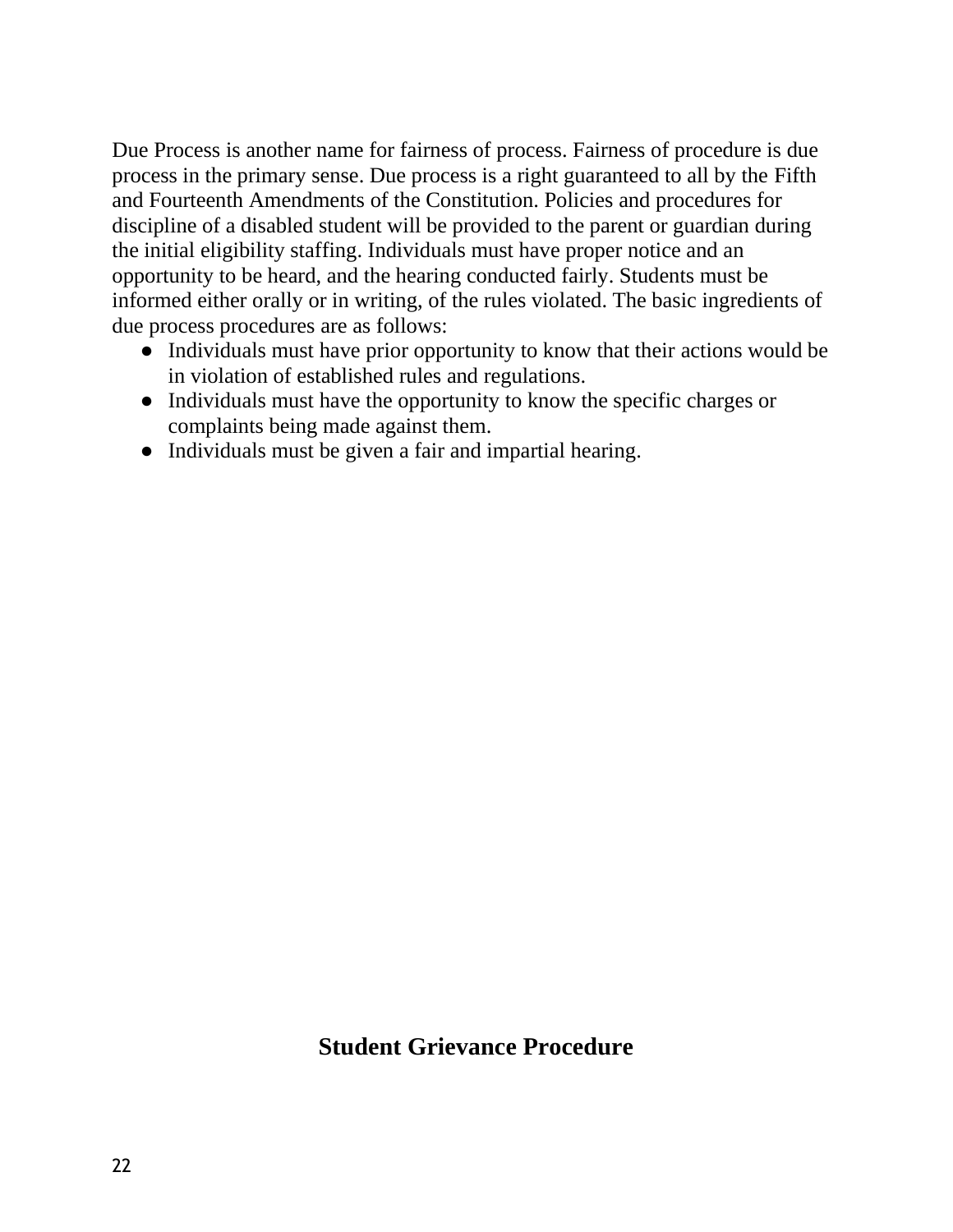A grievance is defined as an alleged violation of the School Board of Dixie County policies or unlawful discrimination or harassment. The grievance process is available to all students and applicants for admission. Throughout the student grievance process the claimant, accused, and all others involved in the investigation are guaranteed confidentiality and protection from retaliation. Such grievances may be filed in the following manner:

**Step One:** If an individual public school student believes that an action by the school, by another student or by a school representative has violated his/her rights under School Board Policies, the student shall seek within sixty (60) school days of the alleged occurrence a resolution through informal discussion with a teacher, guidance counselor, dean of students, or assistant principal of the school who shall in turn mediate on the students' behalf with the individuals alleged to have committed the violation.

**Step Two:** If informal discussion does not resolve the issue, the aggrieved student will submit a written statement of the grievance to the school principal or the district Equity Coordinator within ten (10) school days after the informal discussion of the alleged occurrence. The statement shall include a description of the specific rule/regulation allegedly violated, the date of the violation, the resolution sought and the signature of the student and parent or guardian.

**Step Three:** Within ten (10) school days of the receipt of the written grievance, the principal or the district Equity Coordinator shall render a written response to the aggrieved student and parent or guardian, which shall uphold, modify, or deny the resolution sought.

Step Four: If the student is not satisfied with the response to step three, the student may within ten (10) school days of the response submit in writing the alleged grievance to the District School Superintendent.

**Step Four:** Within ten (10) school days, the Superintendent shall issue a written response to the aggrieved student and parent or guardian. The decision of the Superintendent shall be final.

## **Student Records**

#### **Philosophical Basis:**

A well-developed student record file contains information needed for making appropriate educational decisions for the student. Student records are to be treated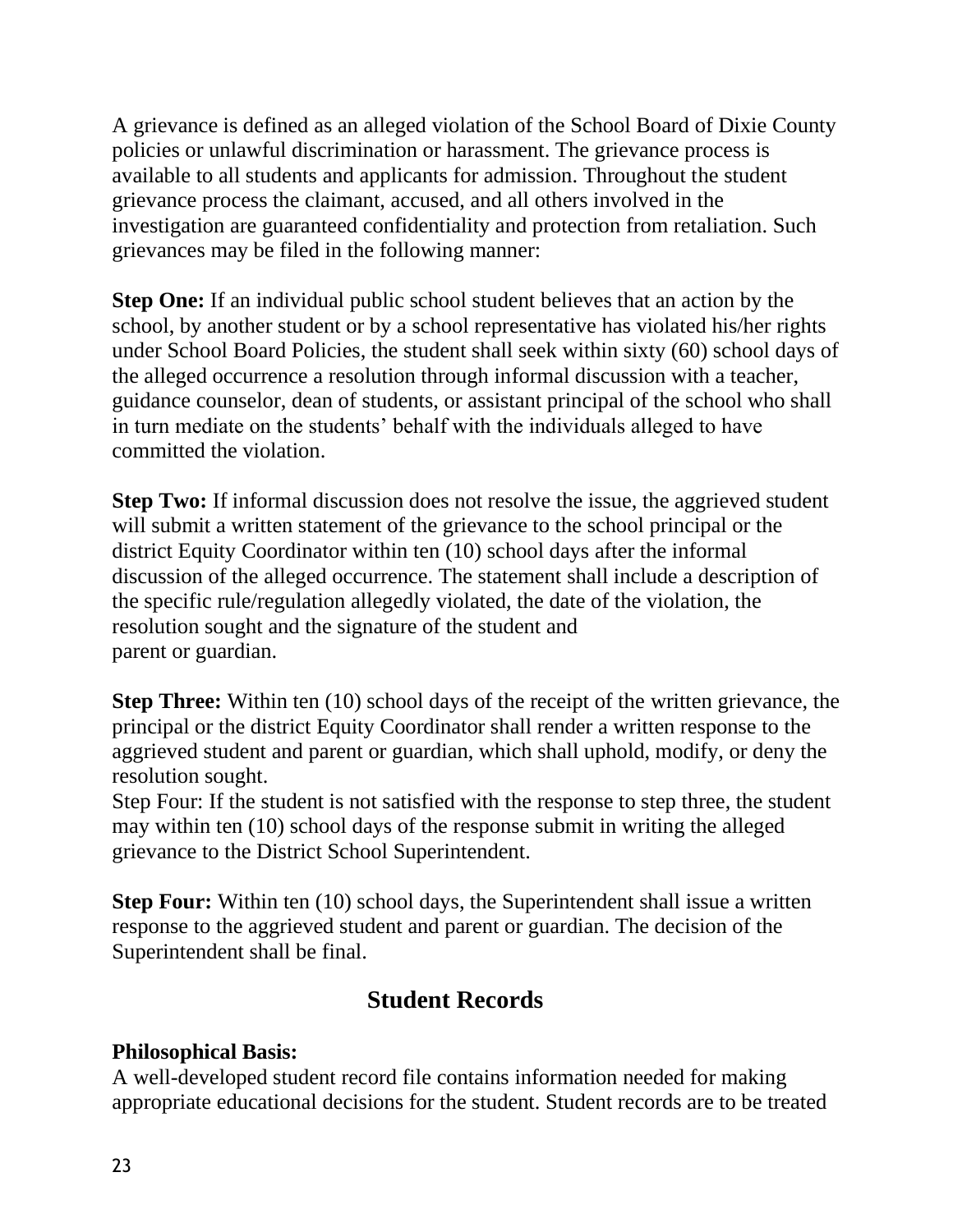confidentially and should contain information that is relevant, accurate, and appropriate.

#### **Access to Student Records:**

In general, a student's records are available to parents of the minor students (under age 18) and to students who have reached age 18 or are attending a post secondary education institution (eligible student). In addition, federal and state statutes allow student records to be made available to others who have a bona fide need of information. Copies of the District's policies regarding student records are available at each school and the School Board office.

These policies will always be in compliance with state and federal regulations concerning student records. Eligible students and parents of minor students have the right to inspect and review permanent education records of the student. The parent or eligible student may request access to the records through the school principal. The principal will make records available for review within thirty (30) days of such request. Information regarding the cost is also available from the school. Information in the records may be challenged by a parent or eligible student. A parent may refuse to permit the designation of any or all categories of directory information with respect to his child by notifying the principal in writing ten (10) calendar days of the beginning of school. Unless there is a specific written request in the cumulative folder, directory information on the student may be released. Parents or eligible students will be provided a list of types of directory information included in student records, upon written request to the office of the Superintendent. Purging, transferring and copying of student records are done in accordance with federal and state statutes and federal, state and local procedures.

#### **Responsibilities of Student, Parents and Guardians:**

- To inform the school of any information that may be useful in making appropriate educational decisions.
- To authorize release of pertinent information to those individuals or agencies who are working actively and constructively for the benefit of the student. Release of records of students 17 years of age or younger who attend an elementary or secondary school requires the signature of the parent or guardian.

#### **Rights of Students, Parents and Guardians:**

● To inspect, review, and challenge the information contained in records directly relating to the student.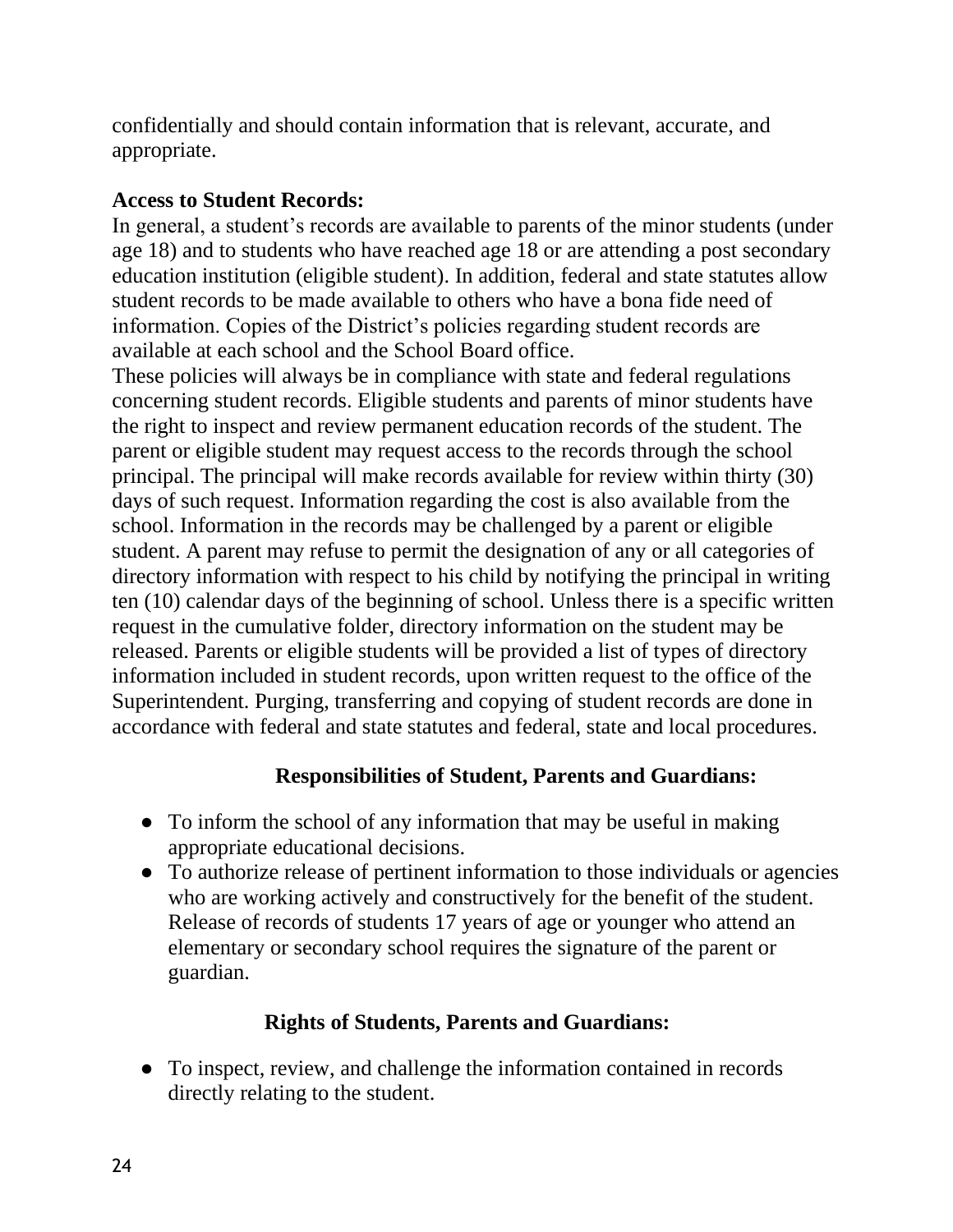• To be protected by legal provisions which prohibit the release of personal identifiable information to other than legally authorized persons without the consent of the parent, guardian, or eligible student. (Eligible students are those 18 years of age or over and/or those attending a post-secondary institution.)

## **Educational Equity Act**

The School Board of Dixie County is committed to the principle and practice of equal opportunity and affirmative action. The School Board of Dixie County complies with the letter and spirit of federal, state and local laws and regulations prohibiting discrimination and/or harassment based on race, color, religion, political affiliation, national origin, sex, disability, age, marital status or social and family background. Employment and educational opportunities for students, employees and applicants are provided under the principles, equal opportunity and affirmative action.

## **Limited English Proficient**

Limited English Proficient (LEP) students who meet program eligibility criteria shall have equal access to all programs. No national origin minority or English proficient student shall be subjected to any disciplinary action because of their use of language other than English. Disciplinary actions for LEP students are common to non-LEP students.

## **Pledge of Allegiance**